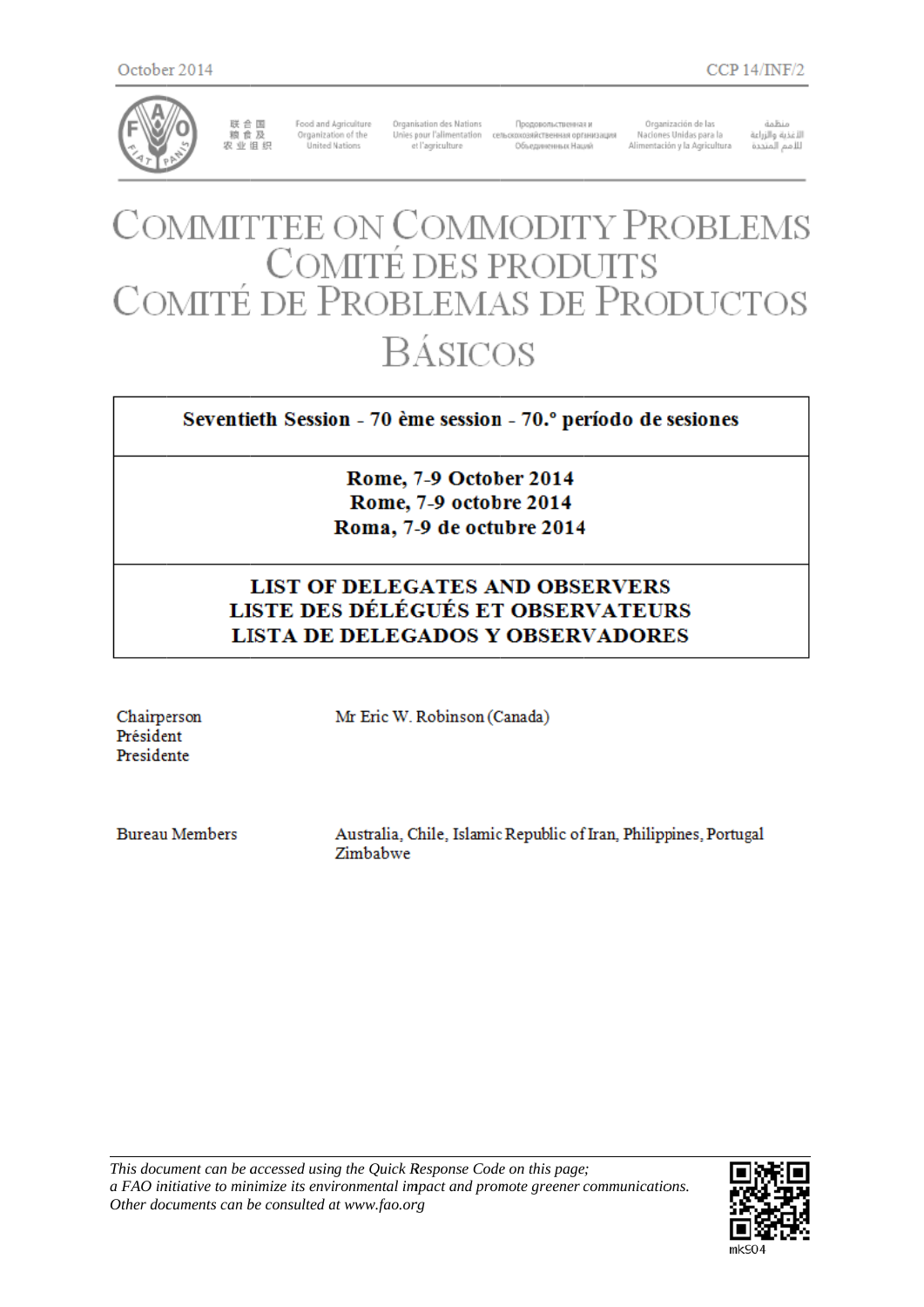# **MEMBERS OF THE COMMITTEE MEMBRES DU COMITÉ MIEMBROS DEL COMITÉ**

# **AFGHANISTAN - AFGANISTÁN**

Head of Delegation Mr Zia NEZAM Ambassador Permanent Representative to FAO Rome

Alternate(s) Mr Abdul Razak AYAZI Agriculture Attaché Alternate Permanent Representative to FAO Rome

# **ALGERIA - ALGÉRIE - ARGELIA**

Chef de délégation M. Rachid MARIF Ambassadeur Représentant permanent auprès de la FAO Rome

Suppléant(s) Mme Karima BOUBEKEUR Secrétaire Représentant permanent suppléant auprès de la FAO Rome

## **ANGOLA**

Chef de délégation M. Fernando Antonio DOMINGOS Conseiller Représentant permanent suppléant auprès de la FAO Rome

## **ARGENTINA - ARGENTINE**

Jefe de Delegación Sr Claudio J. ROZENCWAIG Embajador Representante Permanente ante la FAO Roma

Suplente(s) Sr Gustavo INFANTE Encargado Ministro Plenipotenciario Representante Permanente Adjunto ante la FAO Roma

Sr Maximiliano MORENO Director de Negociaciones Multilaterales Ministerio de Agricultura, Ganadería y Pesca Buenos Aires

Sra. Andrea Silvina REPETTI Consejero Representante Permanente Alterno ante la FAO Roma

#### **AUSTRALIA - AUSTRALIE**

Head of Delegation Mr Matthew WORRELL Minister Counsellor Deputy Permanent Representative to FAO Rome

Alternate(s) Mr Jammie PENM Assistant Secretary Australian Bureau of Agricultural and Resource Economics and Sciences Australian Government Department of Agriculture Canberra

Ms Karen SCHNEIDER Executive Director Department of Agriculture Canberra

Mr Bob WILLIAMS Director, Plant Industries Department of Primary Industry & Fisheries Darwin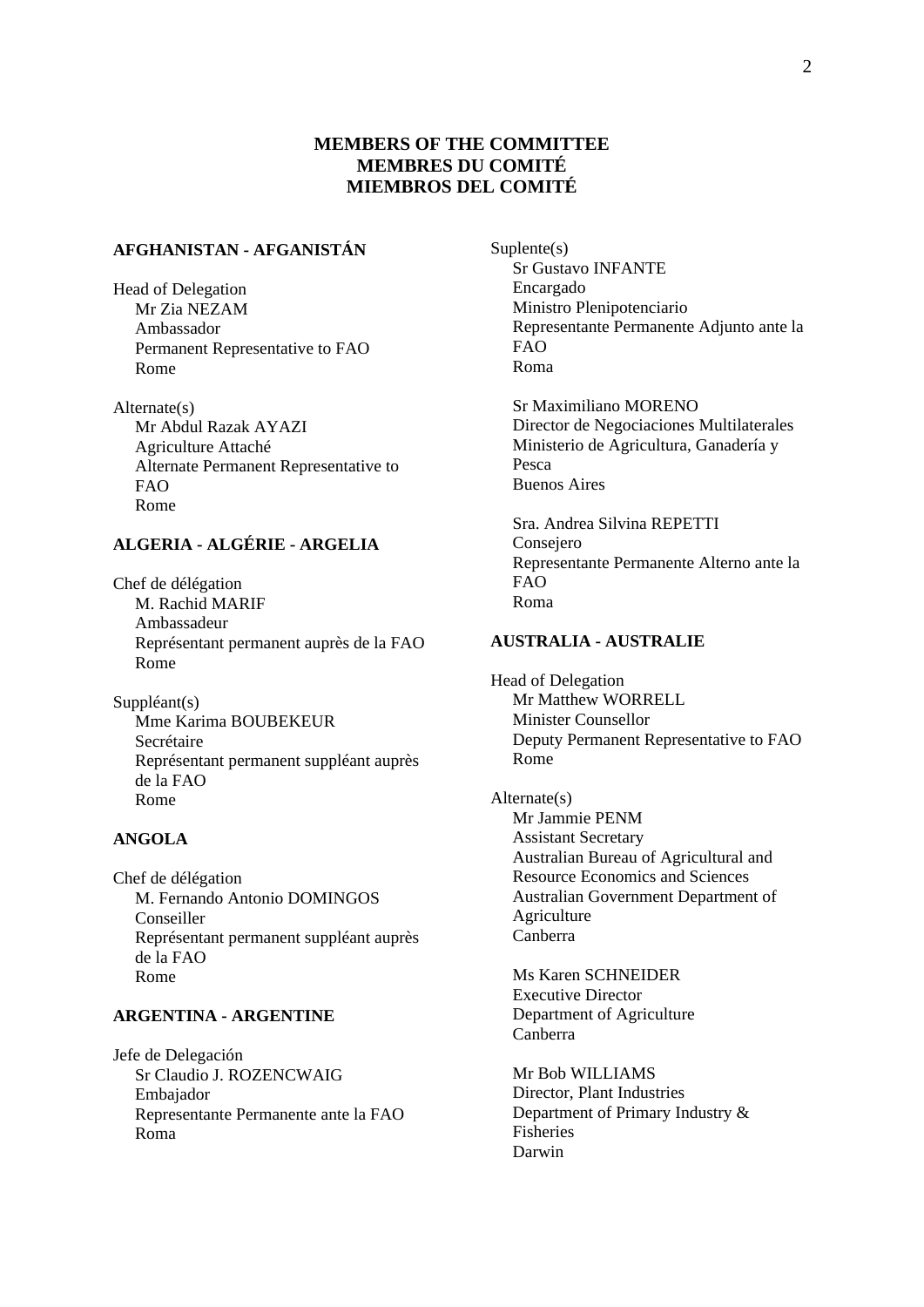#### **AUSTRIA - AUTRICHE**

Head of Delegation Ms Natalie FEISTRITZER Counsellor (Agricultural Affairs) Permanent Representative to FAO Rome

#### **BANGLADESH**

Head of Delegation Mr Md. Mafizur RAHMAN Counsellor (Economic Affairs) Alternate Permanent Representative to FAO Rome

## **BELGIUM - BELGIQUE - BÉLGICA**

Chef de délégation Mme Lieselot GERMONPREZ Attaché auprès de l'Ambassade de Belgique Rome

Suppléant(s) Mme Luisa VANDERWEGEN Stagiaire auprès de l'Ambassade de Belgique Rome

#### **BOLIVIA (PLURINATIONAL STATE OF) - BOLIVIE (ÉTAT PLURINATIONAL DE) - BOLIVIA (ESTADO PLURINACIONAL DE)**

Jefe de Delegación Sr Antolín AYAVIRI GÓMEZ Embajador Representante Permanente ante la FAO Roma

#### Suplente(s) Sra. Roxana OLLER CATOIRA Representante Permanente Alterno ante la FAO Roma

Sra. María Eugenia GAZAUI Asistente del Embajador Roma

# **BRAZIL - BRÉSIL - BRASIL**

Head of Delegation Ms Maria Laura DA ROCHA Ambassador Permanent Representative to FAO Rome

Alternate(s) Mr Olyntho VIEIRA Minister Deputy Permanent Representative to FAO Rome

Mr Luiz Maria PIO CORRÊA Counsellor Alternate Permanent Representative to FAO Rome

Ms Cláudia Angélica VASQUES SILVA First Secretary Alternate Permanent Representative to FAO Rome

#### **BULGARIA - BULGARIE**

Head of Delegation Ms Desislava VASILEVA Head of Department Economic and Market Analysis Direction Strategies, Analysis, Planning and Markets Ministry of Agriculture and Food Sofia

#### **BURKINA FASO**

Chef de délégation M. Lucien Marie Noël BEMBAMBA Ministre de l'économie et des finances Ouagadougou

#### Suppléant(s)

M. Mahama ZOUNGRANA Ministre de l'agriculture et de la sécurité alimentaire Ouagadougou

M. Inoussa OUIMINGA Directeur Général de l'Économie et de la Planification Ouagadougou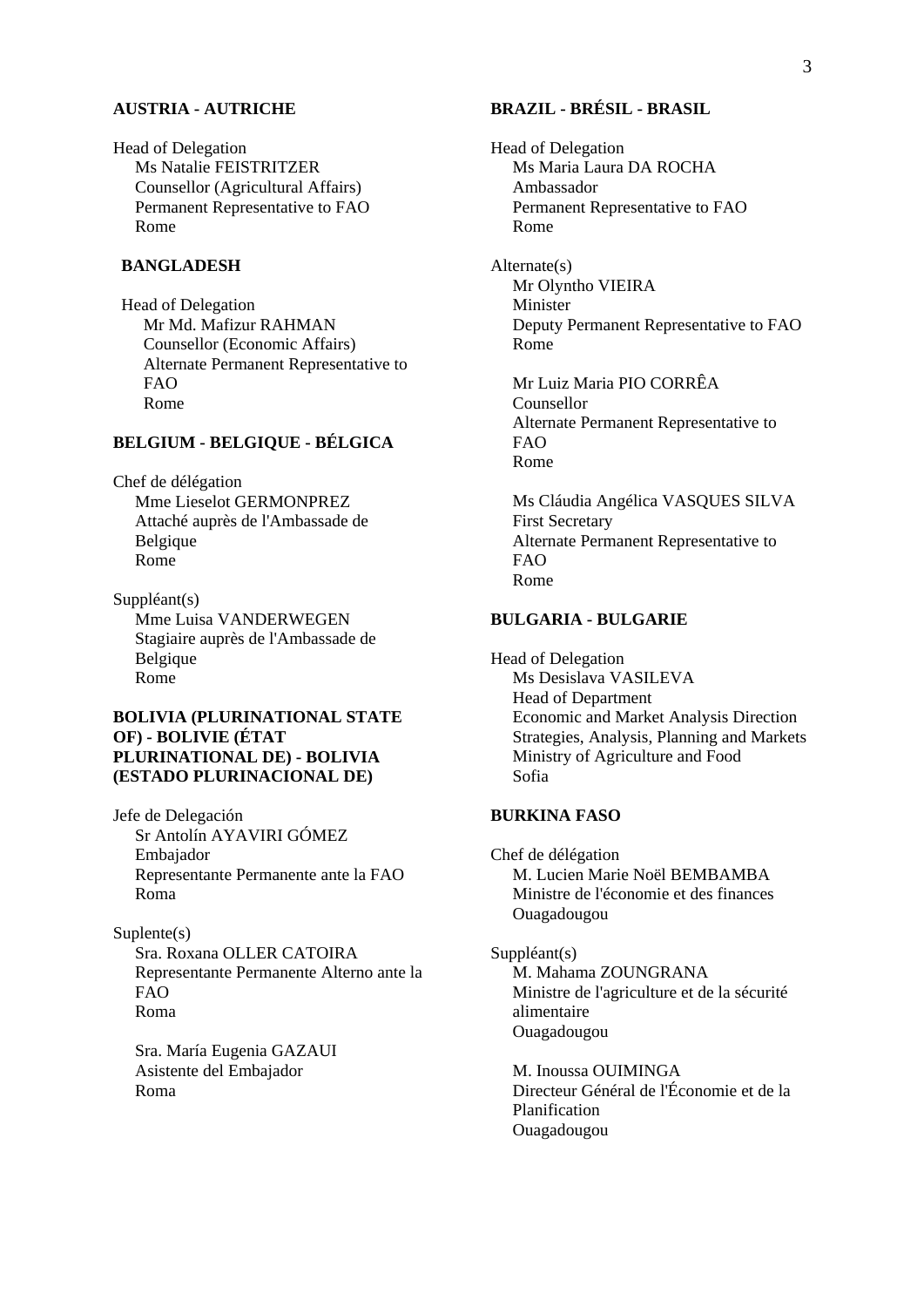M. Raymond BALIMA Ambassadeur Représentant permanent auprès de la FAO Rome

M. Saga Pascal ILBOUDO Secrétaire Permanent de la coordination des politiques sectorielles agricoles Ouagadougou

M. Ouiougou Elie DIANDA Directeur de Veille et de la Promotion Economie des Filières Agricoles Ouagadougou

Mme Mariam SOME Ingénieur Agronome Chargée du Contrôle Phytosanitaire Direction de la Protection des Végétaux Ouagadougou

## **BURUNDI**

Chef de délégation M. Jean Bosco NDINDURUVUGO Premier Conseiller Représentant permanent suppléant auprès de la FAO Rome

#### **CABO VERDE**

Chef de délégation M. Manuel AMANTE DA ROSA Ambassadeur Représentant permanent auprès de la FAO Rome

Suppléant(s) Mme Sónia Cristina MARTINS LOPES Conseillère Représentant permanent adjoint auprès de la FAO Rome

#### **CAMEROON - CAMEROUN - CAMERÚN**

Chef de délégation M. Dominique Awono ESSAMA Ambassadeur Représentant permanent auprès de la FAO Rome

Suppléant(s) Mr Moungui MEDI Représentant permanent adjoint auprès de la FAO Rome

#### **CANADA - CANADÁ**

Head of Delegation Mr Daryl NEARING Deputy Director Strategic Trade Policy Division Agriculture and Agri-Food **Ottawa** 

Alternate(s) Ms Lisa GUINDON Senior Multilateral Affairs Officer Strategic Trade Policy Division Agriculture and Agri-Food Ontario

Ms Mi NGUYEN Counsellor Deputy Permanent Representative to FAO Rome

Mr Eric W. ROBINSON Counsellor (Agricultural Affairs) Alternate Permanent Representative to FAO Rome

## **CHILE - CHILI**

Jefe de Delegación Sra. Alejandra GUERRA Consejero Representante Permanente Alterno ante la FAO Roma

#### **CHINA - CHINE**

Head of Delegation Mr Jingyuan XIA Minister Plenipotentiary Permanent Representative to FAO Rome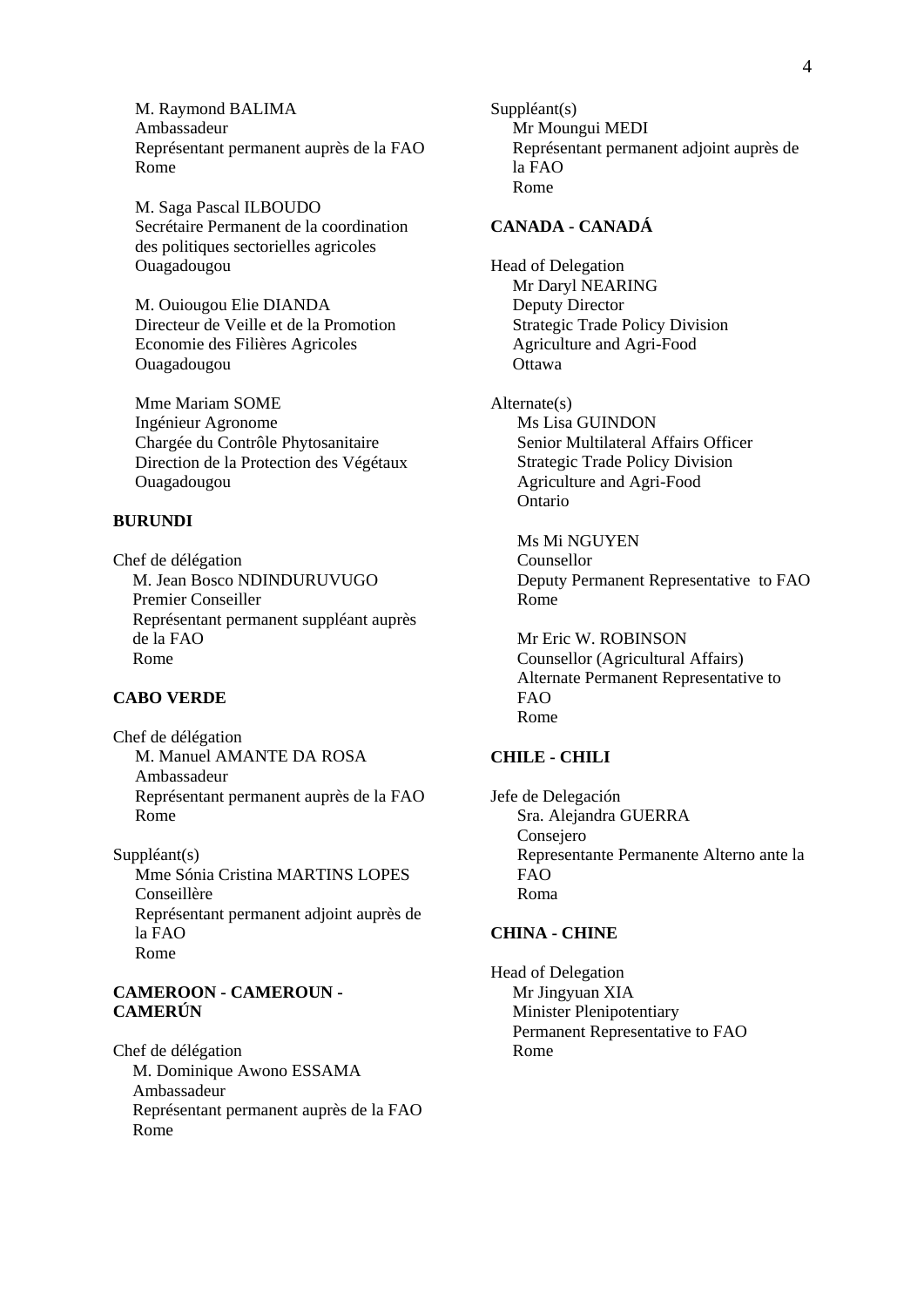Alternate(s) Mr Handi GUO Counsellor Deputy Permanent Representative to FAO Rome

Ms Liping SHEN First Secretary Alternate Permanent Representative to FAO Rome

Mr Chuang NIE First Secretary Alternate Permanent Representative to  $FAO$ Rome

Mr Huilai ZONG First Secretary Alternate Permanent Representative to FAO Rome

## **COLOMBIA - COLOMBIE**

Jefe de Delegación Sr Fraser STEINER Primer Secretario Representante Permanente Alterno ante la FAO Roma

## **CONGO**

Chef de délégation M. David MASSAMBA

Suppléant(s) M. Marc MANKOUSSOU Conseiller Représentant permanent suppléant auprès de la FAO Rome

# **COSTA RICA**

Jefe de Delegación Sra. Estela BLANCO Ministra Consejera Representante Permanente Alterno ante la FAO Roma

Suplente(s) Sr Marco Vinicio VARGAS PEREIRA Embajador de la República de Costa Rica ante la Santa Sede y los Organismos de las Naciones Unidas en Roma

Sra. Raffaella MODARELLI Asistente Representación Permanente ante la FAO Roma

Sr Alfredo PIZARRO Representante Permanente Alterno ante la FAO Roma

Sra. Sharon SONNINO Asistente Representación Permanente ante la FAO Roma

# **CÔTE D'IVOIRE**

Chef de délégation M. Seydou CISSÉ Conseiller Représentant permanent adjoint auprès de la FAO Rome

#### **CUBA**

Jefe de Delegación Sra. Silvia María ALVAREZ ROSSELL Primer Secretario Representante Permanente Adjunto ante la FAO Roma

Suplente(s) Sr Luís Alberto MARÍN LLANES Tercer Secretario Representante Permanente Alterno ante la FAO Roma

#### **CYPRUS - CHYPRE - CHIPRE**

Head of Delegation Mr George POULIDES Ambassador Permanent Representative to FAO Rome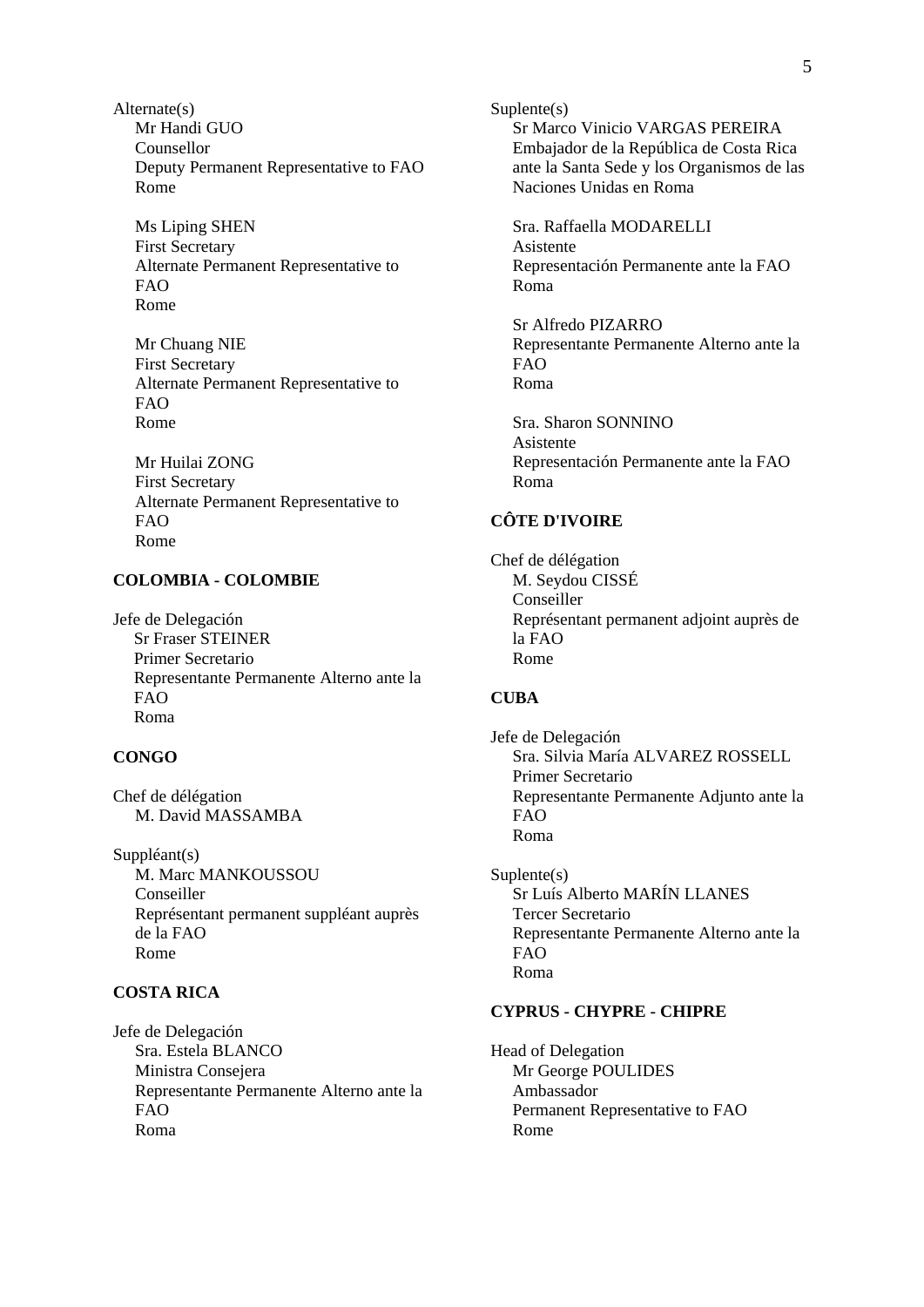Alternate(s) Mr Spyridon ELLINAS Agricultural Attaché Alternate Permanent Representative to FAO Rome

#### **CZECH REPUBLIC - RÉPUBLIQUE TCHÈQUE - REPÚBLICA CHECA**

Head of Delegation Mr Jozef SPÁNIK Permanent Representative to FAO Rome

#### **DEMOCRATIC PEOPLE'S REPUBLIC OF KOREA - RÉPUBLIQUE POPULAIRE DÉMOCRATIQUE DE CORÉE - REPÚBLICA POPULAR DEMOCRÁTICA DE COREA**

Head of Delegation Mr Chun Guk KIM Ambassador Permanent Representative to FAO Rome

Alternate(s) Mr Kwang Hyok PANG Counsellor Deputy Permanent Representative to FAO Rome

Mr Jong Hyok KIM Second Secretary Alternate Permanent Representative to FAO Rome

#### **DOMINICAN REPUBLIC - RÉPUBLIQUE DOMINICAINE - REPÚBLICA DOMINICANA**

Jefe de Delegación Sr Mario ARVELO Embajador Representante Permanente ante la FAO Roma

Suplente(s) Sra. Julia VICIOSO VARELAS Ministra Consejera Representante Permanente Alterna ante la FAO Roma

Sr Rawell TAVERAS ARBAJE Consejero Representante Permanente Alterno ante la FAO Roma

Sra. María Cristina LAUREANO Primera Secretaria Representante Permanente Alterno ante la FAO Roma

# **ECUADOR - ÉQUATEUR**

Jefe de Delegación Sr Juan HOLGUIN Embajador Representante Permanente ante la FAO Roma

Suplente(s) Sr José Antonio CARRANZA Representante Permanente Alterno ante la FAO Roma

# **EGYPT - ÉGYPTE - EGIPTO**

Head of Delegation Mr Amr HELMY MOSTAFA KAMAL Ambassador Permanent Representative to FAO Rome

Alternate(s) Dr Abdelbaset Ahmed SHALABY Counsellor Deputy Permanent Representative to FAO Rome

Mr Khaled EL TAWEEL First Secretary Alternate Permanent Representative to FAO Rome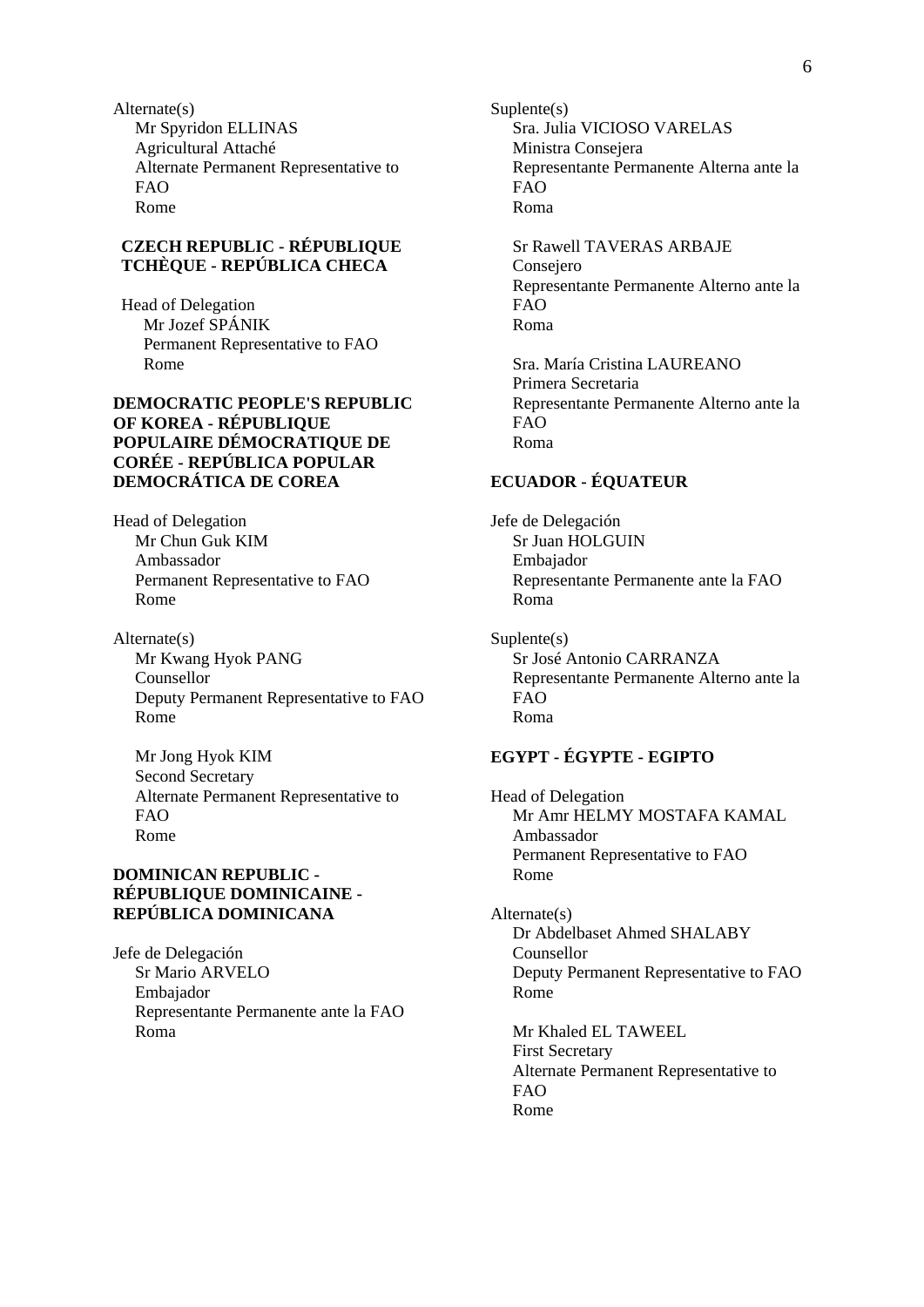Mr Anas S.A. SHADI Second Secretary Alternate Permanent Representative to FAO Rome

#### **EL SALVADOR**

Jefe de Delegación Sra. María Eulalia JIMÉNEZ Ministro Consejero Representante Permanente Adjunto ante la FAO Roma

#### **EQUATORIAL GUINEA - GUINÉE ÉQUATORIALE - GUINEA ECUATORIAL**

Jefe de Delegación Sr Eucario BACALE Viceministro Ministerio de Hacienda y Presupuestos Malabo

Suplente(s) Sr Crisantos Obama ONDO Embajador Representante Permanente ante la FAO Roma

Sr Luciano Ela EBANG

Sra. Raquel NTORABANG

Sra. Ana Nsang OBIANG

# **ERITREA - ÉRYTHRÉE**

Head of Delegation Mr Yohannes TENSUE First Secretary Alternate Permanent Representative to FAO Rome

#### **ESTONIA - ESTONIE**

Head of Delegation Mr Kalle NÕLVAK Chief Specialist of the Trade Policy and Alcohol Market Regulation Bureau Trade and Agro-Food Department Ministry of Agriculture Tallinn

Alternate(s) Mr Siim TIIDEMANN Minister Counsellor Permanent Representative to FAO Rome

## **ETHIOPIA - ÉTHIOPIE - ETIOPÍA**

Head of Delegation Mr Abreha Ghebrai ASEFFA Minister Plenipotentiary Deputy Permanent Representative to FAO Rome

Alternate(s) Mr Tarekegn TSEIGIE HAILE Minister Counsellor Alternate Permanent Representative to FAO Rome

#### **EUROPEAN UNION (MEMBER ORGANIZATION) - UNION EUROPÉENNE (ORGANISATION MEMBRE) - UNIÓN EUROPEA (ORGANIZACIÓN MIEMBRO)**

Head of Delegation Mr Leonard MIZZI Head of Unit - ACP and South Africa, FAO, Food Aid Directorate-General for Agriculture and Rural Development European Commission Brussels

Alternate(s) Ms Laurence ARGIMON-PISTRE Ambassador Permanent Representative to FAO Rome

Ms Florence BUCHHOLZER Minister Counsellor Alternate Permanent Representative to FAO Rome

Mr Willem OLTHOF First Counsellor Rome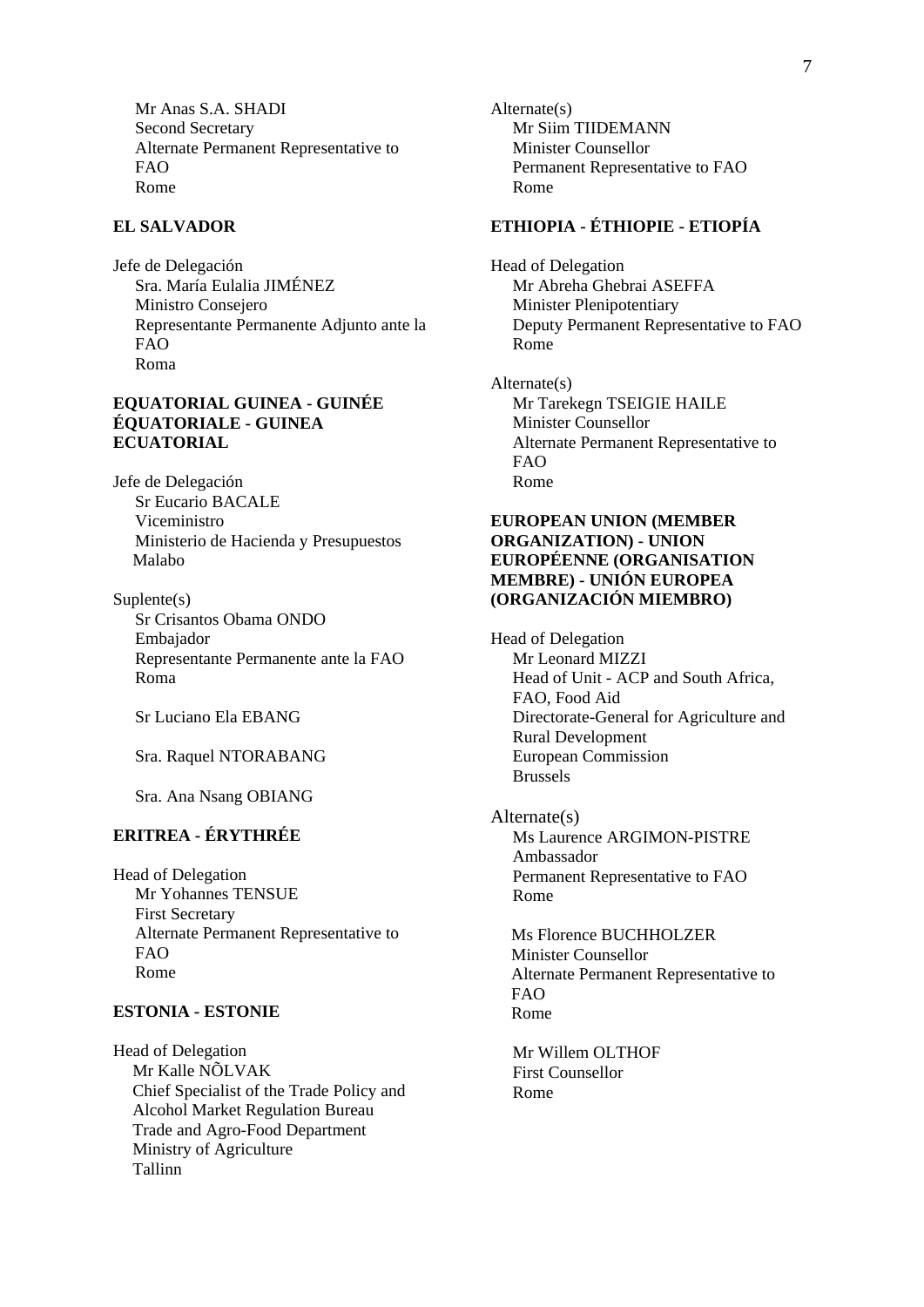Ms Giulia MERLO Intern Rome

Ms Federica EMMA Intern Rome

Ms Ana Margarita FRAILE VASALLO Advisor EU Delegation Rome

Ms Silvia MICHELINI Head of Unit, DG AGRI European Commission Brussels

#### **FINLAND - FINLANDE - FINLANDIA**

Head of Delegation Mr Kimmo NÄRHINEN Ministerial Adviser Ministry of Agriculture and Forestry Helsinki

#### **FRANCE - FRANCIA**

Chef de délégation M. Serge TOMASI Ambassadeur Représentant permanent auprès de l'OAA Rome

Suppléant(s) Mme Ségolène HALLEY DES FONTAINES Conseillère Représentante permanente suppléante auprès de l'OAA Rome

M. Philippe PIPRAUD Chargé de mission Développement et coopération Paris

Mme Maryline DARMAUN Chargée de mission Paris

#### **GABON - GABÓN**

Chef de délégation M. Pélage AKOGUE Directeur Général Adjoint Agence de Collecte et de Commercialisation des Produits Agricoles du Gabon Libreville

Suppléant(s) M. Charles ESSONGHÉ Ambassadeur Représentant permanent auprès de la FAO Rome

M. Jean Claude MOUSSOUNDA Délégué du Représentant permanent du Gabon à la FAO Rome

M. Voga MOUDOUBOU Secrétaire Général Permanent de la Commission Nationale de la FAO Libreville

#### **GERMANY - ALLEMAGNE - ALEMANIA**

Head of Delegation Mr Thomas WRIESSNIG Ambassador Permanent Representative to FAO Rome

Alternate(s) Mr Georg Friedel CRAMER Minister Deputy Permanent Representative to FAO Rome

Ms Bianca KEILBACH Executive Officer International Trade Policy Federal Ministry for Food and Agriculture Berlin

Mr Georg Albert MÜLLER Second Secretary Alternate Permanent Representative to FAO Rome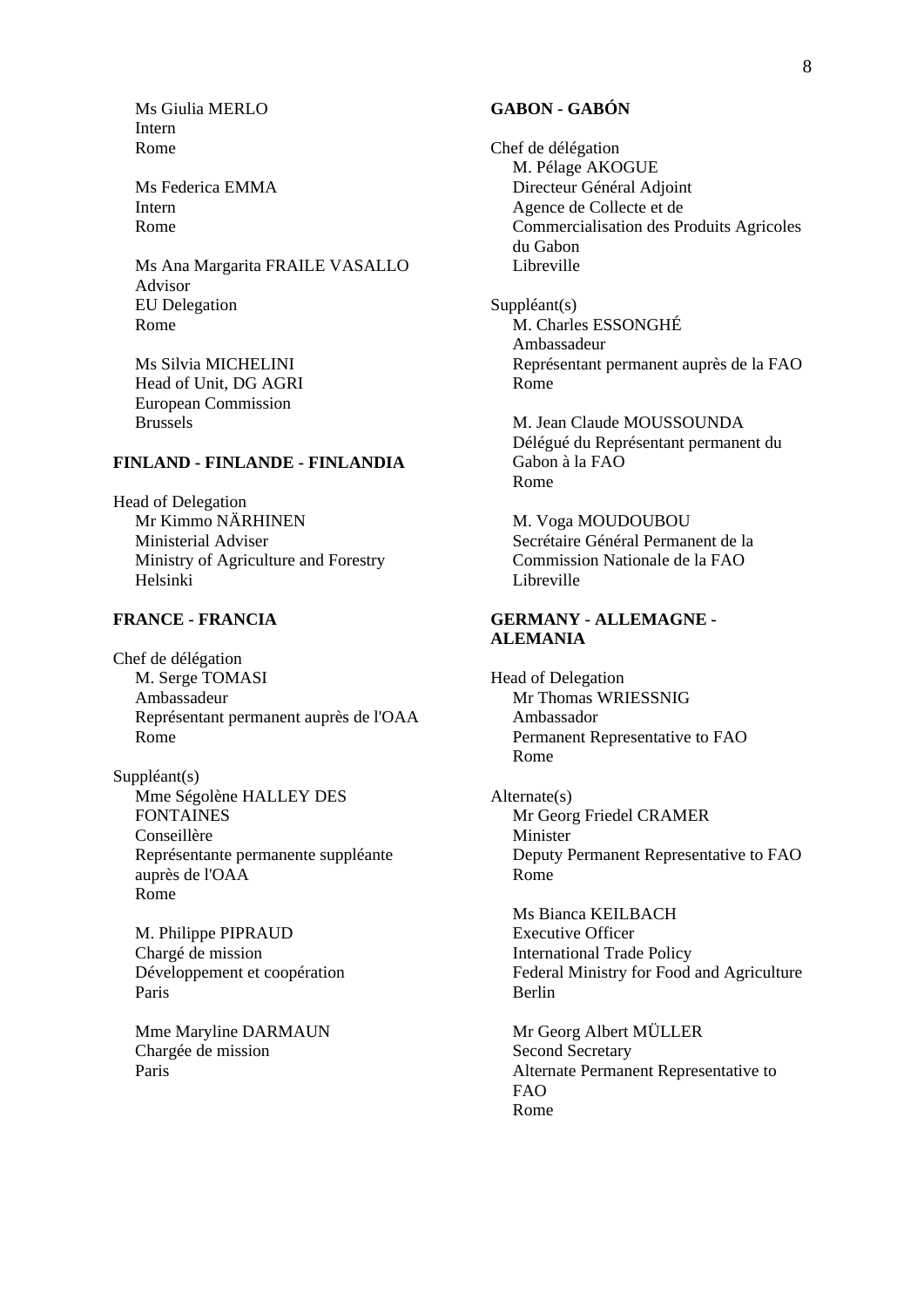Ms Stefanie MORI Permanent Representation to FAO Rome

#### **GHANA**

Head of Delegation Ms Evelyn Anita STOKES-HAYFORD Ambassador Permanent Representative to FAO Rome

Alternate(s) Mr Nii QUAYE-KUMAH Minister Counsellor Alternate Permanent Representative to FAO Rome

# **GREECE - GRÈCE - GRECIA**

Head of Delegation Mr Themistoklis DEMIRIS Ambassador Permanent Representative to FAO Rome

Alternate(s) Ms Nike-Ekaterini KOUTRAKOU Minister Counsellor Deputy Permanent Representative to FAO Rome

# **GUATEMALA**

Jefe de Delegación Sra. Stephanie HOCHSTETTER SKINNER-KLÉE Embajadora Representante Permanente ante la FAO Roma

Suplente(s) Sra. Sylvia WOHLERS DE MEIE Ministro Consejero Representante Permanente Adjunto ante la FAO Roma

# **GUINEA - GUINÉE**

Chef de délégation M. Mohamed Nassir CAMARA Conseiller Représentant permanent suppléant auprès de la FAO Rome

# **HAITI - HAÏTI - HAITÍ**

Chef de délégation M. Emmanuel CHARLES Ministre Conseiller Chargé d'affaires a.i. Représentant permanent adjoint auprès de la FAO Rome

Suppléant(s) Mme Marie Laurence DURAND Premier Secrétaire Représentant permanent suppléant auprès de la FAO Rome

#### **HUNGARY - HONGRIE - HUNGRÍA**

Head of Delegation Dr Zsolt FELDMAN Deputy State Secretary Ministry of Agriculture Budapest

Alternate(s) Ms Katalin DEMETER Chief Counsellor Department for Agricultural Ministry of Agriculture Budapest

> Mr Zoltán KÁLMÁN Permanent Representative to FAO Rome

#### **INDIA - INDE**

Head of Delegation Mr Vimlendra SHARAN Minister (Agricultural Affairs) Alternate Permanent Representative to FAO Rome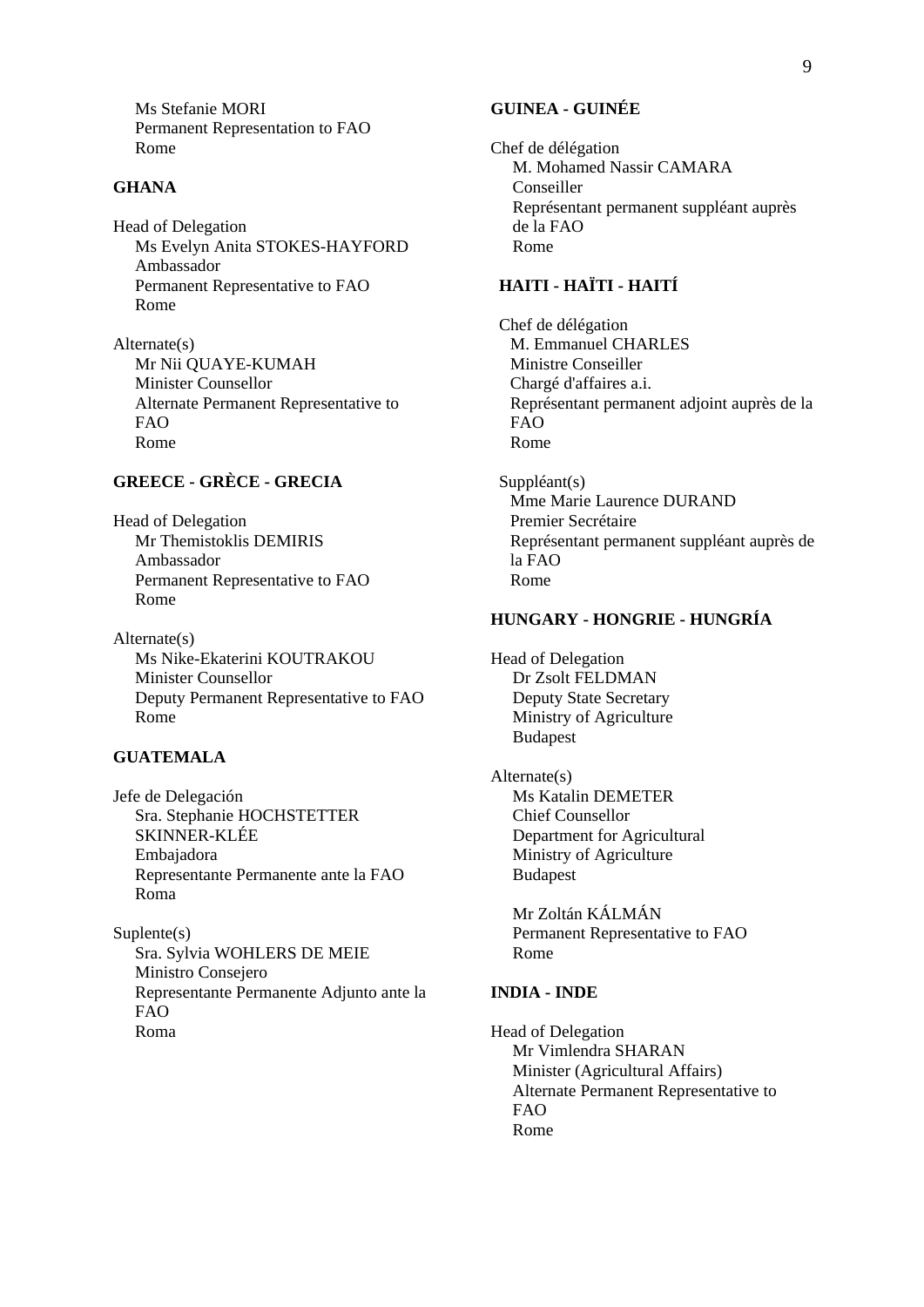## **INDONESIA - INDONÉSIE**

Head of Delegation Mr August PARENGKUAN Ambassador Permanent Representative to FAO Rome

#### Alternate(s)

Mr Muhammad Tassim BILLAH **Director** Center for Agricultural Data and Information Systems Ministry of Agriculture Jakarta

Mr Mohammad CHAFID **Statistician** Center for Agricultural Data and Information Systems Ministry of Agriculture Jakarta

Mr Tazwin HANIF Counsellor Alternate Permanent Representative to FAO Rome

Ms Vivi FERIANY Third Secretary Alternate Permanent Representative to FAO Rome

Mr Hamim HAMIM Agriculture Attaché Alternate Permanent Representative to FAO Rome

## **IRAN (ISLAMIC REPUBLIC OF) - IRAN (RÉPUBLIQUE ISLAMIQUE D') - IRÁN (REPÚBLICA ISLÁMICA DEL)**

Head of Delegation Mr Seyed Aminollah TAGHAVI MOTLAGH Ambassador Permanent Representative to FAO Rome

Alternate(s) Mr Alireza MOHAJER Attaché Alternate Permanent Representative to FAO Rome

# **IRELAND - IRLANDE - IRLANDA**

Head of Delegation Mr Damien KELLY Deputy Permanent Representative to FAO Rome

#### **ITALY - ITALIE - ITALIA**

Head of Delegation Mr Gianni GHISI Ambassador Permanent Representative to FAO Rome

Alternate(s) Mr Luca FRATINI Minister Counsellor Deputy Permanent Representative to FAO Rome

Mr Robert DAUTZENBERG General Secretariat of the Council Directorate-General Agriculture, Fisheries, Social Affairs and Health Brussels

Ms Federica CATTOI Directorate General for Global Affairs Ministry of Foreign Affairs and International Cooperation Rome

Ms Anna Maria DELLA PORTA RAFFO Ministry of Foreign Affairs and International Cooperation Rome

Ms Alessandra MORA Intern Permanent Representation to FAO Rome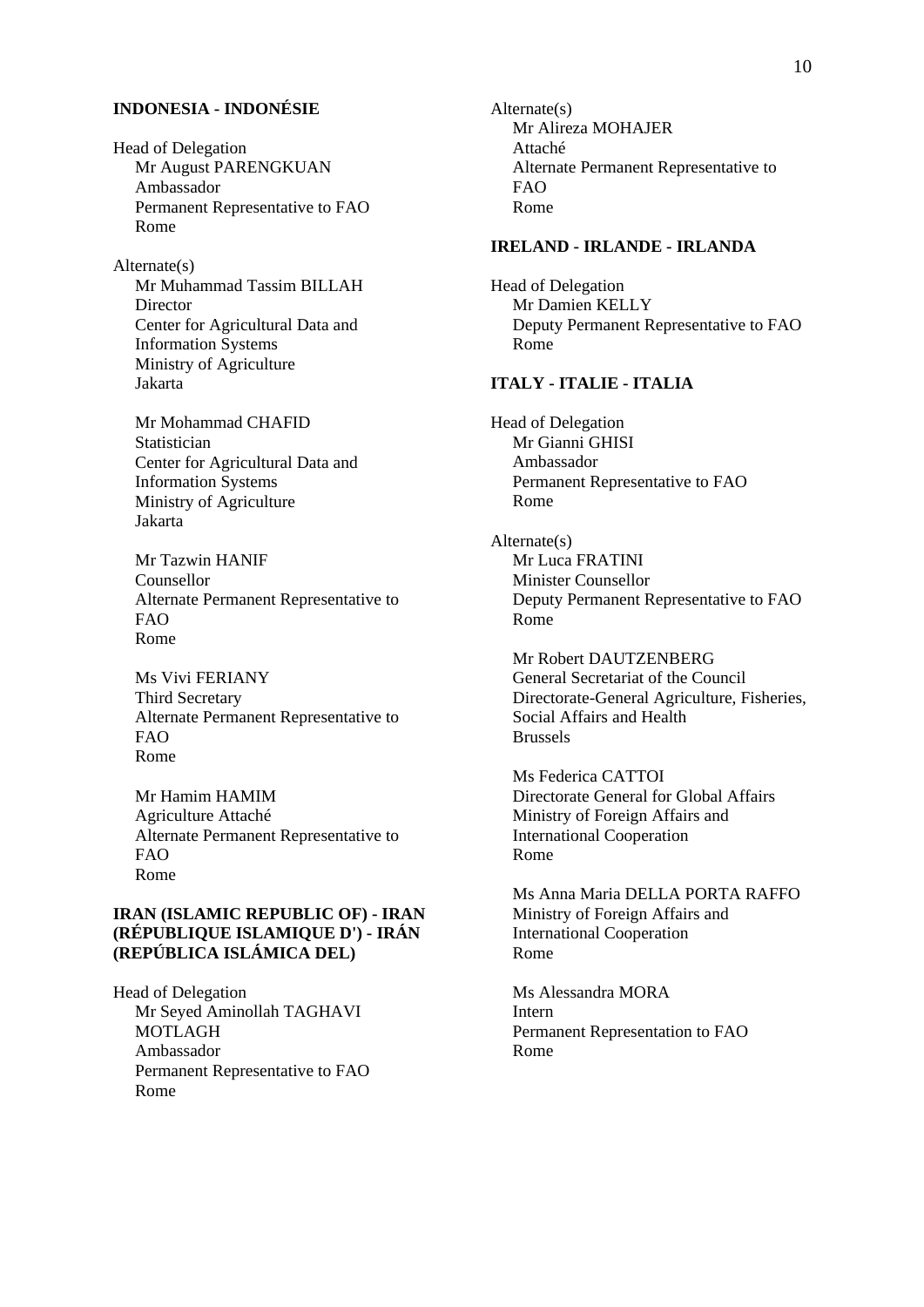#### **JAPAN - JAPON - JAPÓN**

Head of Delegation Mr Hisao HARIHARA Vice-Minister for International Affairs Ministry of Agriculture, Forestry and Fisheries Tokyo

Alternate(s) Mr Yoshihide ENDO Director for International Agricultural **Organizations** International Cooperation Division International Affairs Department Ministers Secretariat Ministry of Agriculture, Forestry and Fisheries Tokyo

Mr Gaku YODA Director for European region International Affairs Department Ministers Secretariat Ministry of Agriculture, Forestry and Fisheries Tokyo

Mr Toru HISAZOME Special Assistant to Vice Minister International Affairs Department Ministers Secretariat Ministry of Agriculture, Forestry and Fisheries Tokyo

Ms Makiko UEMOTO Deputy Director International Cooperation Division International Affairs Department Ministers Secretariat Ministry of Agriculture, Forestry and Fisheries Tokyo

# **JORDAN - JORDANIE - JORDANIA**

Head of Delegation Mr Fiesal R.S AL ARGAN Agricultural Attaché Deputy Permanent Representative to FAO Rome

#### **KENYA**

Head of Delegation Dr Willy Ambechi SONGA Principal Secretary Ministry of Industrialization and Enterprise Development Nairobi Alternate(s) Ms Josephine Wangari GAITA Ambassador Permanent Representative to FAO Rome Mr Stephen Odua ATIENO Assistant Director Ministry of Industrialization and Enterprise Development Nairobi Ms Anne KAMAU Senior Foreign Service Officer Ministry of Foreign Affairs and International Trade Nairobi Mr Fabian Sumba MUYA Alternate Permanent Representative to FAO Rome

#### **KUWAIT - KOWEÏT**

Head of Delegation Mr Yousef JHAIL Counsellor Permanent Representative to FAO Rome

Alternate(s) Ms Manar AL SABAH Attaché Alternate Permanent Representative to FAO Rome

Mr Salah AL BAZZAZ Technical Advisor Permanent Representation to FAO Rome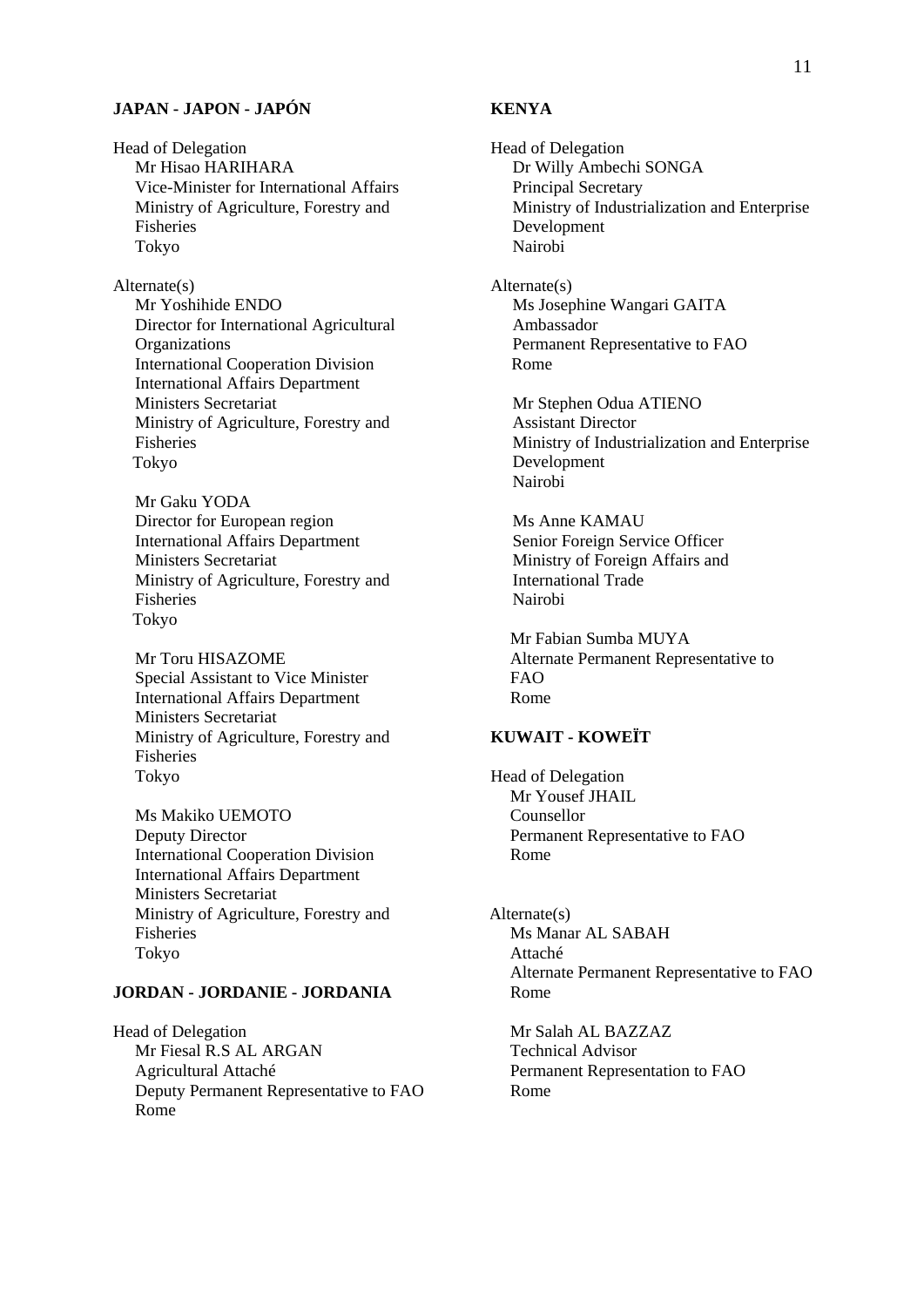# **LIBERIA - LIBÉRIA**

Head of Delegation Mr Mohammed S.L. SHERIFF Minister Plenipotentiary Permanent Representative to FAO Rome

Alternate(s) Mr Haruna-Rashid KROMAH **Secretary** Embassy of the Republic of Liberia Rome

## **LIBYA - LIBYE - LIBIA**

Head of Delegation Mr Mahmud K.S ELTELLISI Ambassador Permanent Representative to FAO Rome

Alternate(s) Mr Elhadi E.E ELZENATI Counsellor Deputy Permanent Representative to FAO Rome

## **MADAGASCAR**

Chef de délégation M. MONJA Conseiller Représentant permanent adjoint auprès de la FAO Rome

#### **MALAYSIA - MALAISIE - MALASIA**

Head of Delegation Mr Dzulkifli Bin ABD WAHAB Attaché (Agricultural Affairs) Alternate Permanent Representative to FAO Rome

Alternate(s) Mr Amir Hamzah HARUN Agricultural Attaché Alternate Permanent Representative to FAO Rome

## **MEXICO - MEXIQUE - MÉXICO**

Jefe de Delegación Sr Miguel RUÍZ-CABAÑAS IZQUIERDO Embajador Representante Permanente ante la FAO Roma

Suplente(s) Sr Jorge RUEDA SOUSA Ministro Agropecuario Secretaría de Agricultura, Ganadería, Desarrollo Rural, Pesca y Alimentación Bruselas

Sra. Perla CARVALHO Embajadora Representante Permanente Alterna ante la FAO Roma

Sr Benito JIMENEZ SAUMA Segundo Secretario Representante Permanente Alterno ante la FAO Roma

# **MOROCCO - MAROC - MARRUECOS**

Chef de délégation M. Hassan ABOUYOUB H. Ambassadeur Représentant permanent auprès de la FAO Rome

Suppléant(s) M. Abderrafik MUSTAPHA Ingénieur Agroéconomiste Direction de la Stratégie et des Statistiques Division des statistiques Ministère de l'agriculture et de la pêche maritime Rabat Chellah M. Mostafa NAHI Ministre plénipotentiaire Représentant permanent adjoint auprès de la FAO Rome

Mme Khouloud BOUGHLALA Conseillère Représentant permanent suppléant auprès de la FAO Rome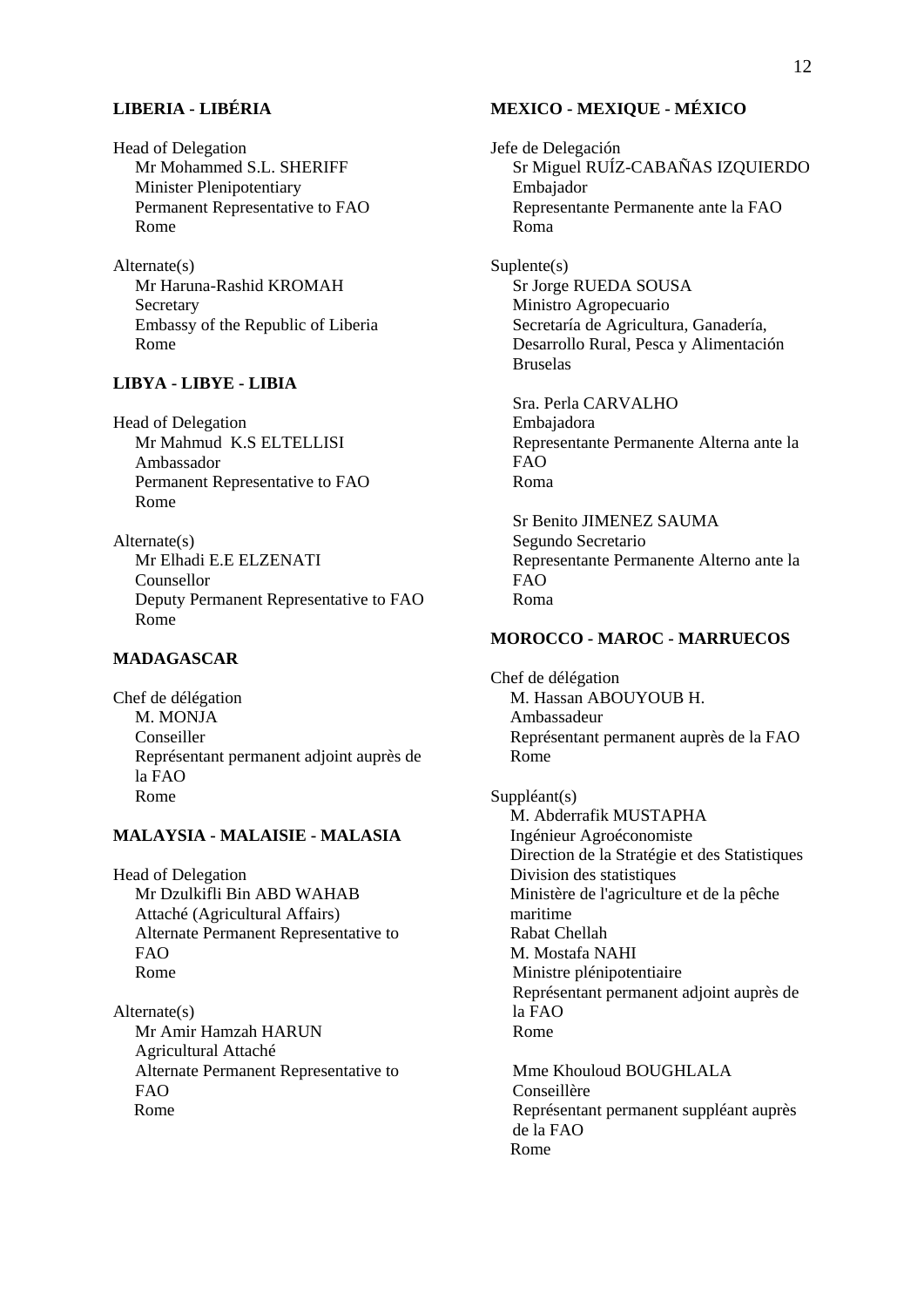#### **MOZAMBIQUE**

Head of Delegation Ms Carla Elisa Luis MUCAVI Ambassador Permanent Representative to FAO Rome

#### Alternate(s)

Mr Marcelo Raul CHAQUISSE Deputy National Director of the National Directorate of Agrarian Services Ministry of Agriculture of Mozambique Maputo

Mr Inácio Tomás MUZIME First Secretary Alternate Permanent Representative to FAO Rome

Ms Eulalia MACOME Ministry of Agriculture Maputo

# **NETHERLANDS - PAYS-BAS - PAÍSES BAJOS**

Head of Delegation Mr Alex BRUIJNIS Senior Policy Advisor Ministry of Economic Affairs The Hague

Alternate(s) Ms Gerda VERBURG Ambassador Permanent Representative to FAO Rome

Mr Robert PROOS Junior Professional Officer Permanent Representation of the Kingdom of the Netherlands to FAO Rome

#### **NEW ZEALAND - NOUVELLE-ZÉLANDE - NUEVA ZELANDIA**

Head of Delegation Mr Matthew HOOPER Counsellor Permanent Representative to FAO Rome

#### **NICARAGUA**

Jefe de Delegación Sra. Mónica ROBELO RAFFONE Embajadora Representante Permanente ante la FAO Roma Suplente(s) Sr Junior Andrés ESCOBAR FONSECA Agregado Representante Permanente Alterno ante la FAO

Roma

# **NIGERIA - NIGÉRIA**

Head of Delegation Ms Aishatu Shenu OMAR Deputy Director Federal Ministry of Finance Abuja

Alternate(s) Mr Yaya Adisa Olaitan Olaniran Minister Permanent Representative to FAO Rome

Mr Ibrahim Matazu ABUBAKER Assistant Chief Admin Federal Ministry of Finance Abuja

# **PAKISTAN - PAKISTÁN**

Head of Delegation Ms Tehmina JANJUA Ambassador Permanent Representative to FAO Rome

Alternate(s) Mr Ahmad FAROOQ Counsellor Alternate Permanent Representative to FAO Rome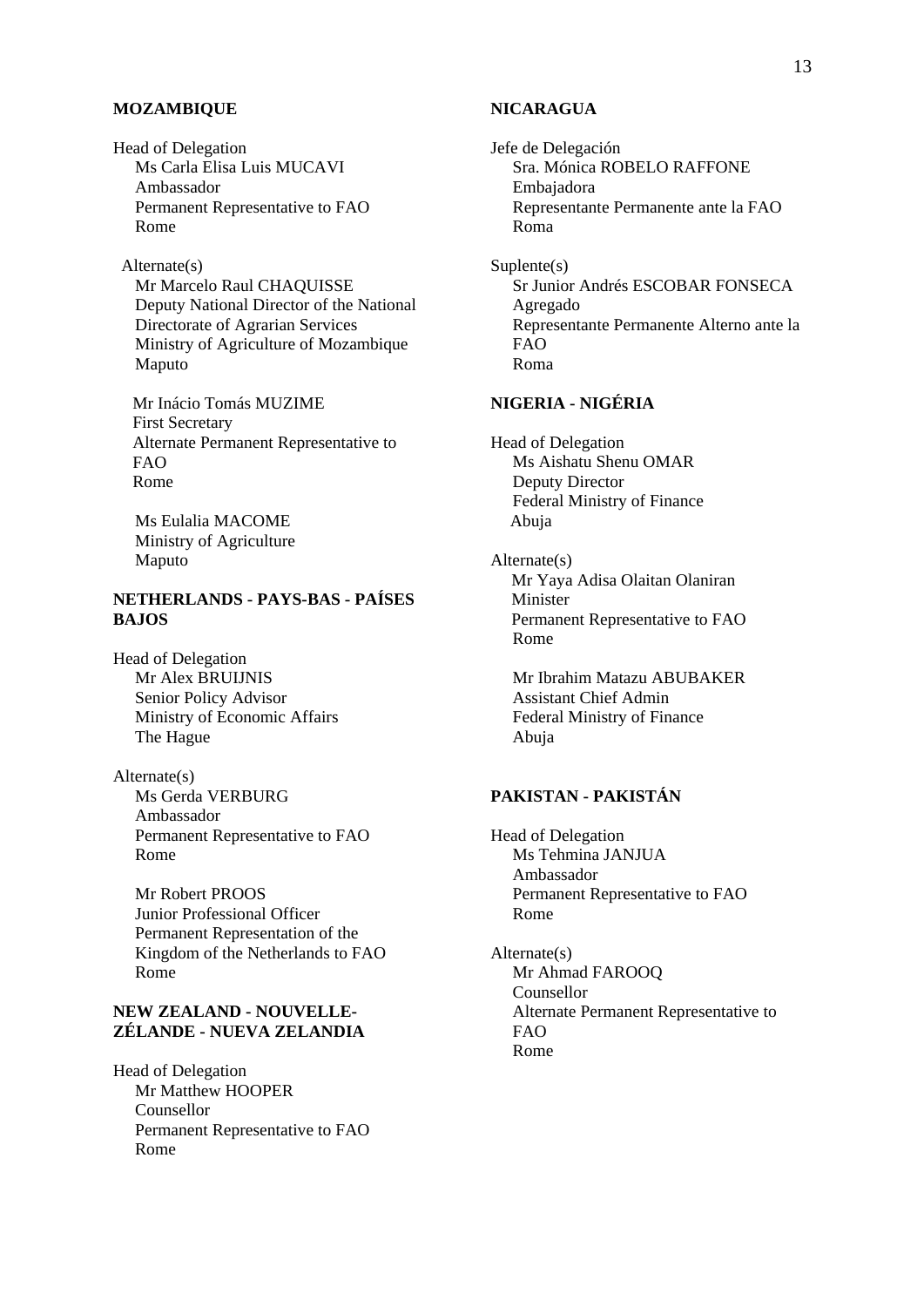Mr Khalid MEHBOOB Advisor Alternate Permanent Representative to FAO Rome

# **PANAMA - PANAMÁ**

Jefe de Delegación Sr Francisco Javier TORRES GONZÁLEZ Ministro Consejero Representante Permanente Adjunto ante la FAO Roma

Alternate(s) Sra. LUISA NERO PISANELLI Agregada Representante Permanente Alterno ante la FAO Roma

Sra. Margarita Daisy QUIÑONES RUEDAS Agregada Representante Permanente Alterno ante la FAO Roma

Sra. Giulia DE CASTRO Asistente de la Representación Permanente ante la FAO Rome

## **PARAGUAY**

Jefe de Delegación Sr Don Mirko SOTO SAPRIZA Consejero Representante Permanente Alterno ante la FAO Roma

# **PERU - PÉROU - PERÚ**

Jefe de Delegación Sr Pedro REÁTEGUI GAMARRA Representante Permanente Adjunto ante la FAO Roma

Suplente(s) Sra. Carla Stella Maris CHIRINOS **LLERENA** Consejero Representante Permanente Alterno ante la FAO Roma

#### **PHILIPPINES - FILIPINAS**

Head of Delegation Mr Emerson PALAD Undersecretary for Operations Quezon City

Alternate(s) Mr Lupiño LAZARO Agricultural Attaché Deputy Permanent Representative to FAO Rome

# **POLAND - POLOGNE - POLONIA**

Head of Delegation Dr Grzegorz DYBOWSKI Assistant Professor Institute of Agricultural and Food **Economics** National Research Institute Warsaw

Alternate(s) Mr Andrzej HALASIEWICZ Minister Counsellor Permanent Representative to FAO Rome

#### **PORTUGAL**

Head of Delegation Ms Assunção CRISTAS Minister for Agriculture and Sea Lisbon

Alternate(s) Mr Duarte ALVES Diplomatic Advisor of the Minister Ministry of Agriculture and Sea Lisbon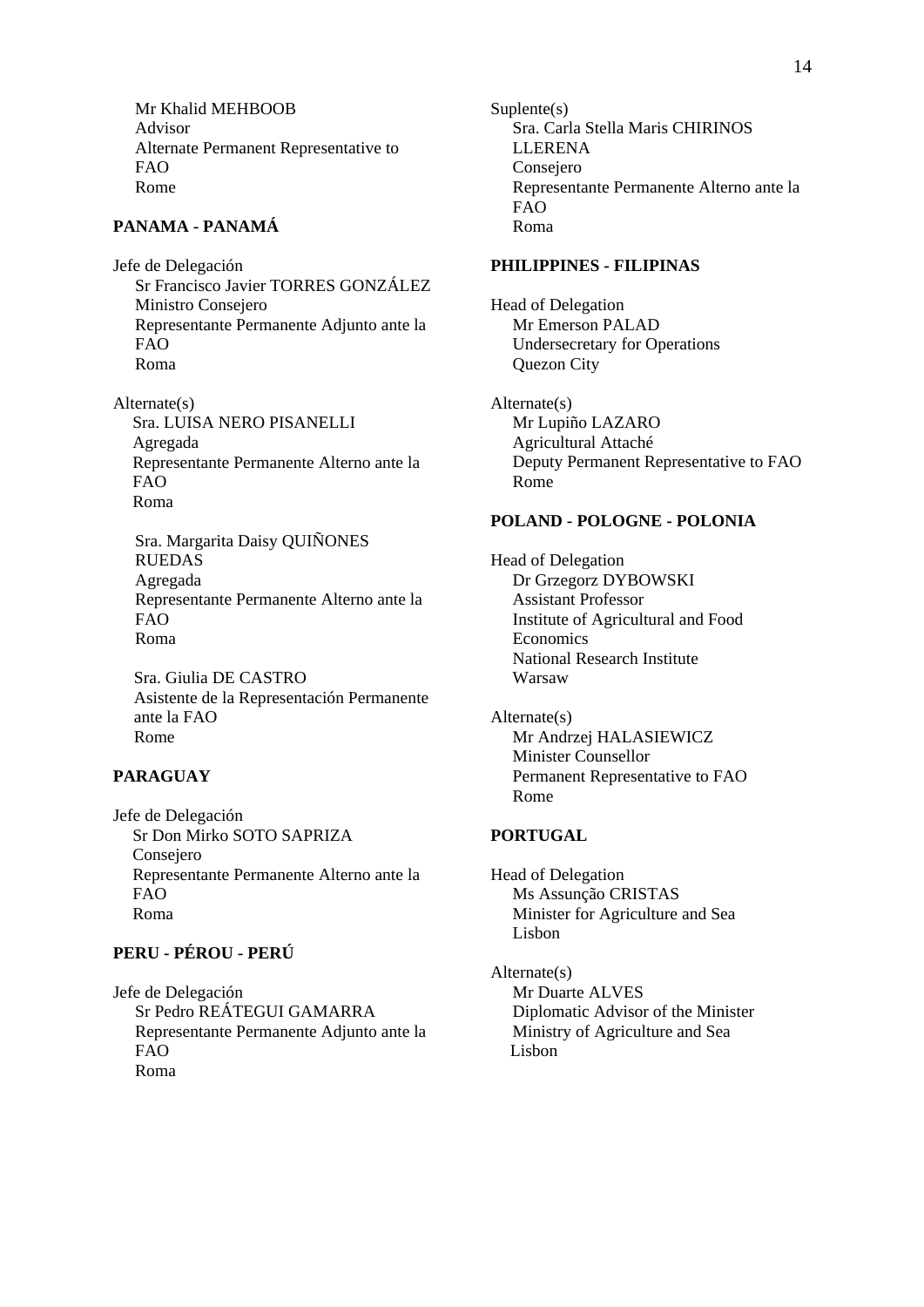Mr Luis DURÃO Counsellor Alternate Permanent Representative to FAO Rome

## **REPUBLIC OF KOREA - RÉPUBLIQUE DE CORÉE - REPÚBLICA DE COREA**

Head of Delegation Ms Eun Jeong LEE First Secretary Alternate Permanent Representative to FAO Rome

Alternate(s) Mr Ji Wan YOON Deputy Director Korea FAO Association Seoul

> Ms Hyun Jeong KIM Assistant Manager Korea FAO Association Seoul

## **ROMANIA - ROUMANIE - RUMANIA**

Chef de délégation Ms Mariana RADU Deputy General Director Department for International Relations and European Affairs Ministry of Agriculture and Rural Development Bucharest

Suppléant(s) Mr Marius Cristian CRISTEA Adviser for Commercial Affairs Embassy of Romania Rome

Ms Alina POPESCU First Secretary Deputy Permanent Representative to FAO Rome

## **RUSSIAN FEDERATION - FÉDÉRATION DE RUSSIE - FEDERACIÓN DE RUSIA**

Alternate(s) Mr Anton MINAEV Second Secretary Department of International Organizations Ministry of Foreign Affairs Moscow

#### **SAN MARINO - SAINT-MARIN**

Head of Delegation Ms Daniela ROTONDARO Ambassador Permanent Representative to FAO Rome

Alternate(s) Ms Marina EMILIANI Counsellor Deputy Permanent Representative to FAO Rome

Mr Nicola GORGOLINI **Statistician** San Marino

## **SAUDI ARABIA - ARABIE SAOUDITE - ARABIA SAUDITA**

Head of Delegation Mr Mosleh Ahmed ALGHAMDI Director-General Economic Studies, Marketing and Statistics Department Ministry of Agriculture Riyadh

Alternate(s) Mr Hussam Hussain ALMALKI

Mr Ghassan bin Abdelqadir Al Khaweldi KHAWELDI **Director** External Marketing Division Agricultural Marketing Department Ministry of Agriculture Riyadh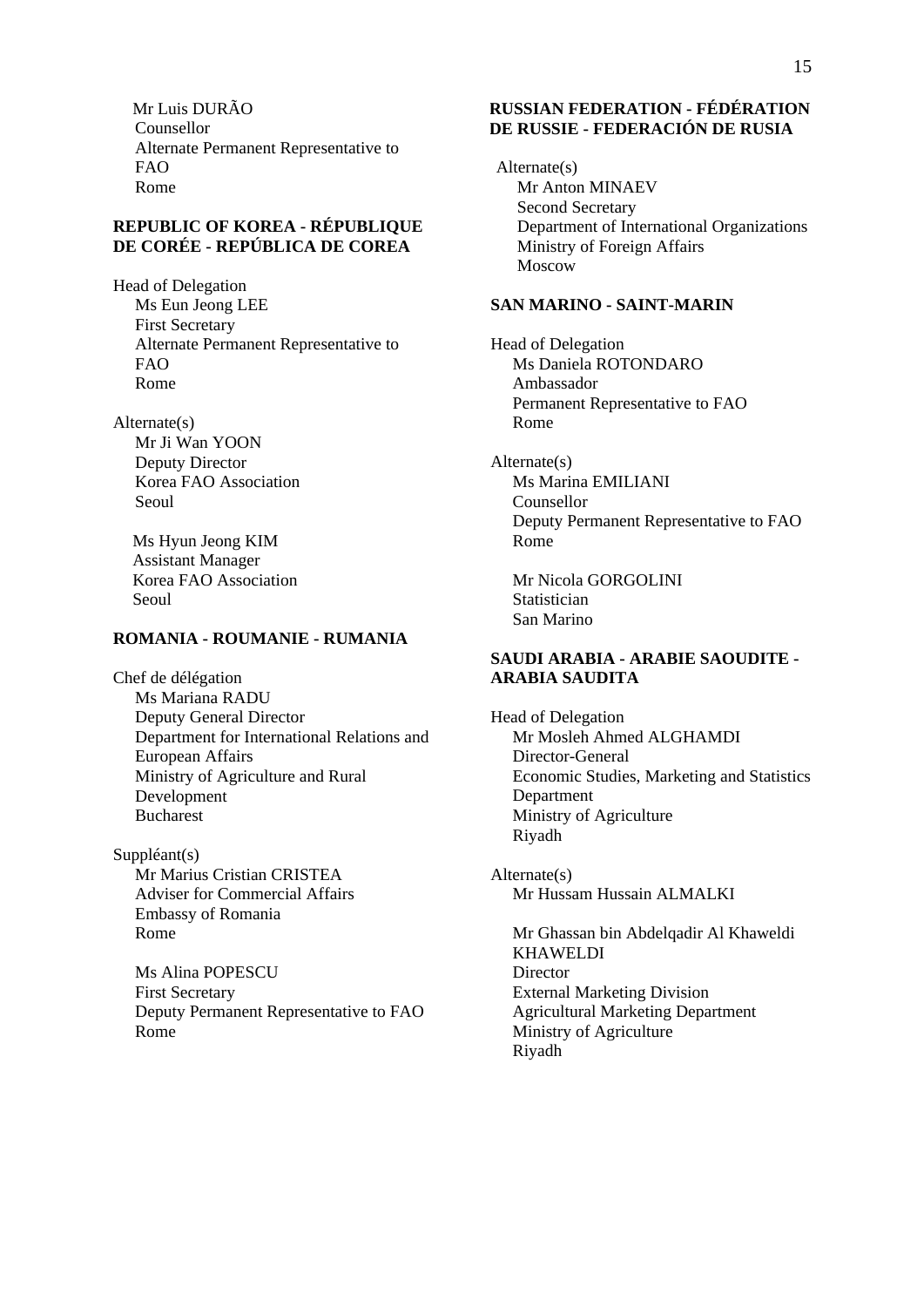Mr Thonayan bin Obeid Al Thonayan THONAYAN Deputy Director-General Public Relations and International Cooperation Department Ministry of Agriculture Riyadh

# **SENEGAL - SÉNÉGAL**

Chef de délégation Mme Seynabou BADIANE Ambassadrice Représentant permanent auprès de la FAO Rome

Suppléant(s) M. Amadou ABDOUL Directeur Général Agence de Régulation des Marchés Dakar

Mme Fatoumata Diène GUEYE Premier Conseiller Rome

M. Ngouda KANE Premier Secrétaire Représentant permanent adjoint auprès de la FAO Rome

M. Niang MOHAMED BASSIROU Premier Secrétaire Représentante permanent suppléant auprès de la FAO Rome

#### **SLOVAKIA - SLOVAQUIE - ESLOVAQUIA**

Head of Delegation Mr Ivan VISNOVSKY Director Trade Policy Department Food and Trade Division Bratislava

Alternate(s) Mr Milan PAKSI Senior Advisor for Trade Mechanisms Department of Trade Policy Ministry of Agriculture and Rural Development Bratislava Ms Marieta OKENKOVÁ Counsellor Permanent Representative to FAO Rome **SLOVENIA - SLOVÉNIE - ESLOVENIA**  Head of Delegation Mr Iztok MIROSIC Ambassador Permanent Representative to FAO Rome Alternate(s) Mr Dusan VUJADINOVIC **Secretary** EU Coordination and International Affairs Service Ministry of Agriculture and Environment Ljubljana Mr Boris ANTOLIC Minister Plenipotentiary Alternate Permanent Representative to FAO

#### **SOUTH AFRICA - AFRIQUE DU SUD - SUDÁFRICA**

Rome

Head of Delegation Mr Senzeni ZOKWANA Minister for Agriculture Forestry and Fisheries Pretoria

Alternate(s) Mr M.E.Billy MOROKOLO Chief Director Agro-Processing and Marketing Department of Agriculture, Forestry and Fisheries Pretoria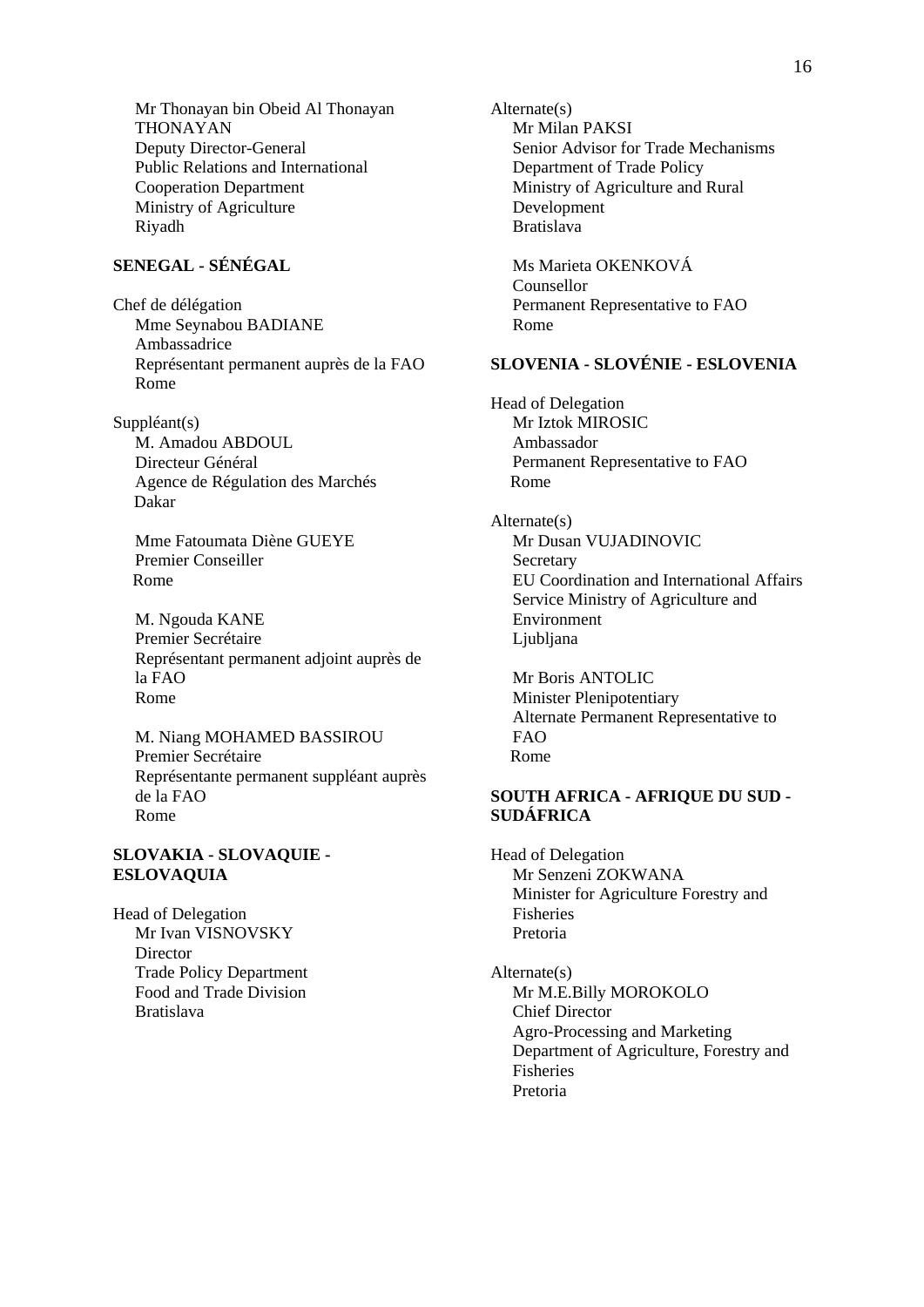Ms Elaine ALEXANDER Deputy Director-General Economic Development, Trade and Marketing Department of Agriculture, Forestry and Fisheries Pretoria

Mr Hunson Morake NDLOVU Senior Agricultural Economist Pretoria

Ms Nomatemba TAMBO Ambassador Permanent Representative to FAO Rome

Ms Moshibudi Priscilla RAMPEDI Counsellor (Agricultural Affairs) Alternate Permanent Representative to FAO Rome

Ms Hazel MTITSHANA Personal Assistant Minister's Office Pretoria

Ms Unati FUMBA Administrative Secretary Minister's Office Pretoria

# **SPAIN - ESPAGNE - ESPAÑA**

Jefe de Delegación Sr Elías José GUÍA LÓPEZ Agregado Agrícola Representante Permanente Alterno ante la FAO Roma

Suplente(s) Sr Santiago MENENDEZ DE LUARCA SANTIAGO Consejero Representante Permanente Adjunto ante la  $FAO$ Roma

Sra. Amparo RAMBLA GIL Consejera de Agricultura Alimentación y Medio Ambiente Embajada de España Roma

Sra. María VELÁZQUEZ VÁSQUEZ Asistente Técnico Representación Permanente ante la FAO y el PMA Roma

#### **SRI LANKA**

Head of Delegation Mr Rishad BATHIUDEEN Minister for Industry and Commerce Colombo

Alternate(s) Mr Yatanwala PADMASIRI Deputy Minister for Agriculture Battaramulla

Mr Dolugala Watte JINADASA Minister (Commercial Affairs) Deputy Permanent Representative to FAO Rome

Ms Ketma RAJAPAKSHA YAPA Second Secretary Alternate Permanent Representative to FAO Rome

# **SUDAN - SOUDAN - SUDÁN**

Head of Delegation Ms Amira DAOUD HASSAN GORNASS Ambassador Permanent Representative to FAO Rome

Alternate(s) Ms Amira Anan Omer HAMID Assistant Executive Director for the Minister Ministry of Foreign Trade Khartoum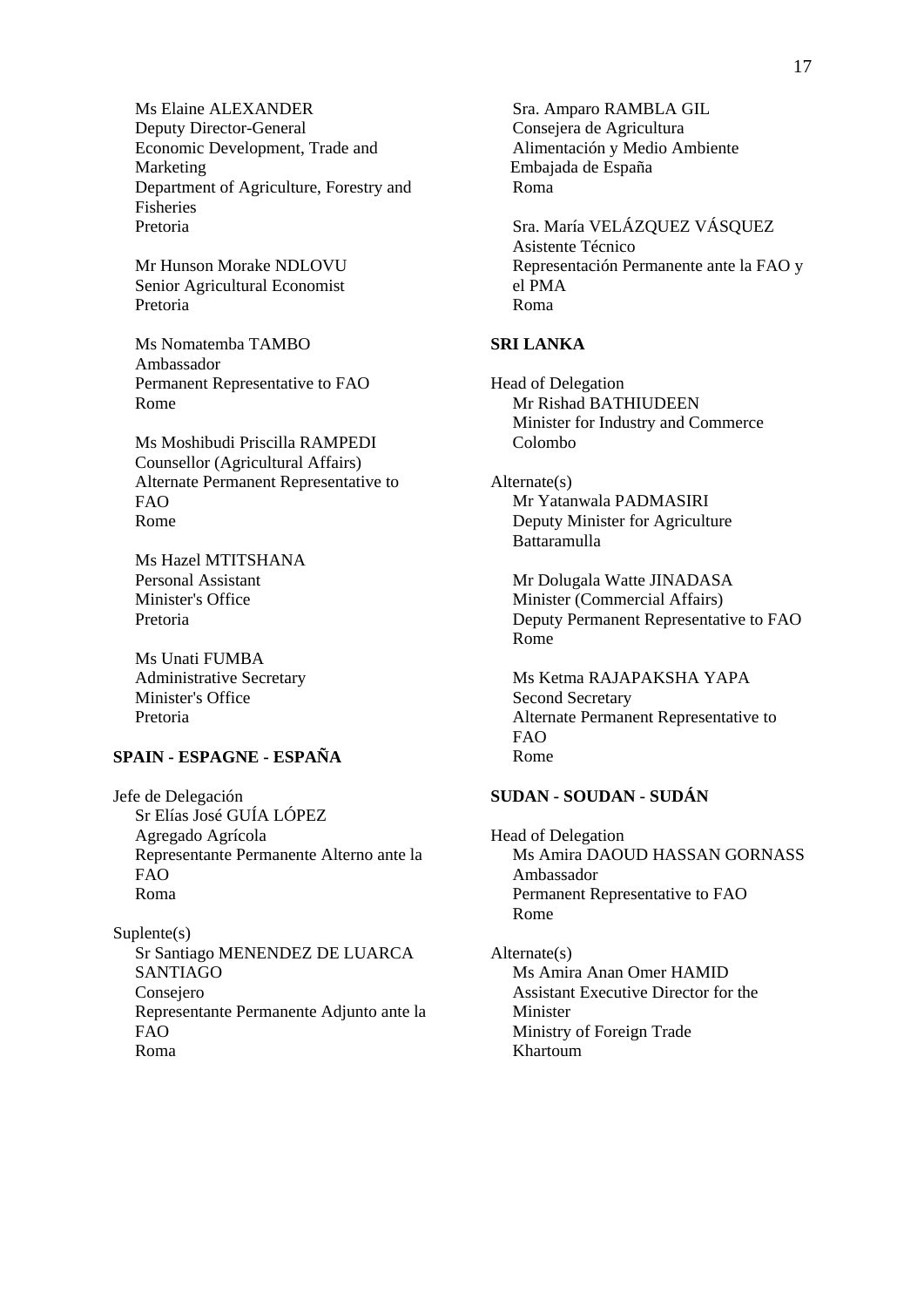Ms Abla MALIK OSMAN MALIK Agricultural Counsellor Alternate Permananent Representative to FAO Rome

# **SWEDEN - SUÈDE - SUECIA**

Head of Delegation Ms Anna TOFFTÉN Deputy Director-General Ministry for Rural Affairs Stockholm

Alternate(s) Ms Cecilia NORDIN VAN **GANSBERGHE** Ambassador Permanent Representative to FAO Rome

Mr Patrik EKLÖF Agricultural Policy Analyst Swedish Board of Agriculture Jönköping

Ms Fanny HAEGGSTROEM Junior Officer Rome

#### **SWITZERLAND - SUISSE - SUIZA**

Chef de délégation Mme Christina GRIEDER Ministre Représentant permanent auprès de la FAO Rome

Suppléant(s) Mme Christina BLANK Conseillère Représentant permanent adjoint auprès de la FAO Rome

M. Michael HARTMANN Collaborateur Scientifique Berne

## **THAILAND - THAÏLANDE - TAILANDIA**

Head of Delegation Mr Sompong NIMCHUAR Permanent Representative to FAO Rome

Alternate(s) Ms Jirapa Inthisang TROCHIM Alternate Permanent Representative to FAO Rome

Ms Achara IYARAKANJANAKUL Professional Economist Bureau of Agricultural Economic Research Office of Agricultural Economics Bangkok

Ms Pakapan SORALAM Senior Professional Economist Bureau of Agricultural Economic Research Office of Agricultural Economics Bangkok

Ms Pornpun HENSAWANG Senior Statitstician Center for Agricultural Information Office of Agricultural Economics Bangkok

Ms Unchana TRACHO Director of Center for Agricultural Information Center for Agricultural Information, Office of Agricultural Economics Bangkok

# **TUNISIA - TUNISIE - TÚNEZ**

Chef de délégation M. Lassaad Lachaal Ministre de l'agriculture Tunis

Suppléant(s) M. Naceur MESTIRI Ambassadeur Représentant permanent auprès de la FAO Rome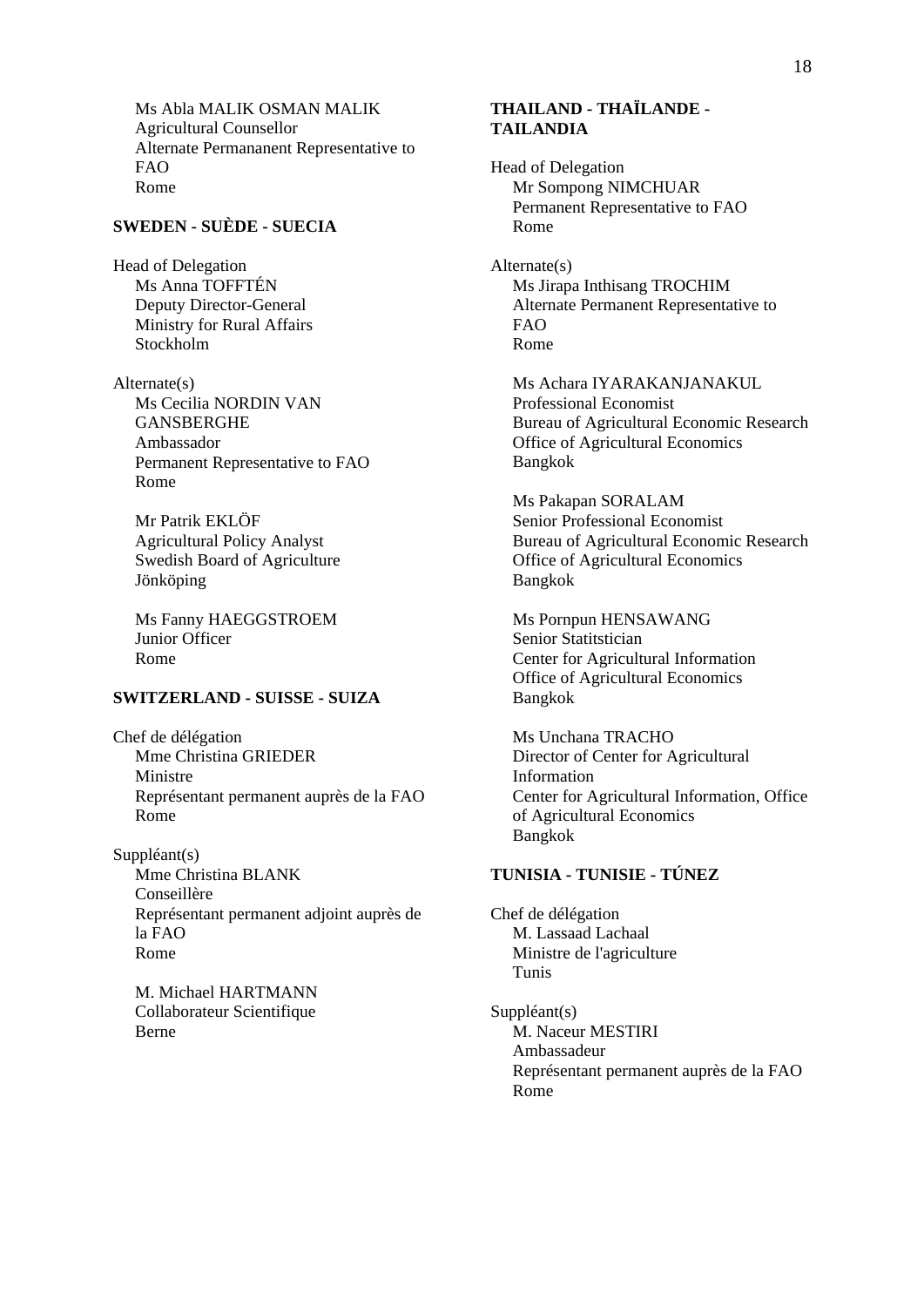Mme Hazar SASSI NAILI Conseiller Représentant permanent suppléant auprès de la FAO Rome

## **TURKEY - TURQUIE - TURQUÍA**

Head of Delegation Mr Hilmi Ergin DEDEOGLU Counsellor Alternate Permanent Representative to FAO Rome

Alternate(s) Mr Baris Can ENSARI Assistant EU Expert Ministry of Food, Agriculture and Livestock Ankara

Mr Ulas YAVUZ Assistant Expert Turkish Grain Board Ministry of Food, Agriculture and Livestock Ankara

Ms Pinar ÖZPALA Assistant Expert Turkish Grain Board Ministry of Food, Agriculture and Livestock Ankara

#### **UGANDA - OUGANDA**

Head of Delegation Mr Bright RWAMIRAMA Minister of State for Agriculture in Charge of Animal Industry Ministry of Agriculture, Animal Industry and Fisheries Entebbe

Alternate(s) Ms Dinah Grace AKELLO Ambassador Permanent Representative to FAO Rome Mr Robert SABIITI R. First Secretary Alternate Permanent Representative to FAO Rome

#### **UKRAINE - UCRANIA**

Head of Delegation Mr Yevhen PERELYGIN Ambassador Permanent Representative to FAO Rome

Alternate(s) Mr Taras KUZMYCH **Director** Department of International Cooperation Kiev

Mr Oleksandr KAPUSTIN First Secretary Alternate Permanent Representative to FAO Rome

#### **UNITED KINGDOM - ROYAUME-UNI - REINO UNIDO**

Head of Delegation Mr Neil BRISCOE Ambassador Permanent Representative to FAO Rome

Alternate(s) Ms Maria LACUNZA Economic Advisor International Evidence and Analysis Department for Environment, Food and Rural Affairs London

Ms Naba SALMAN Analyst, International Evidence and Analysis London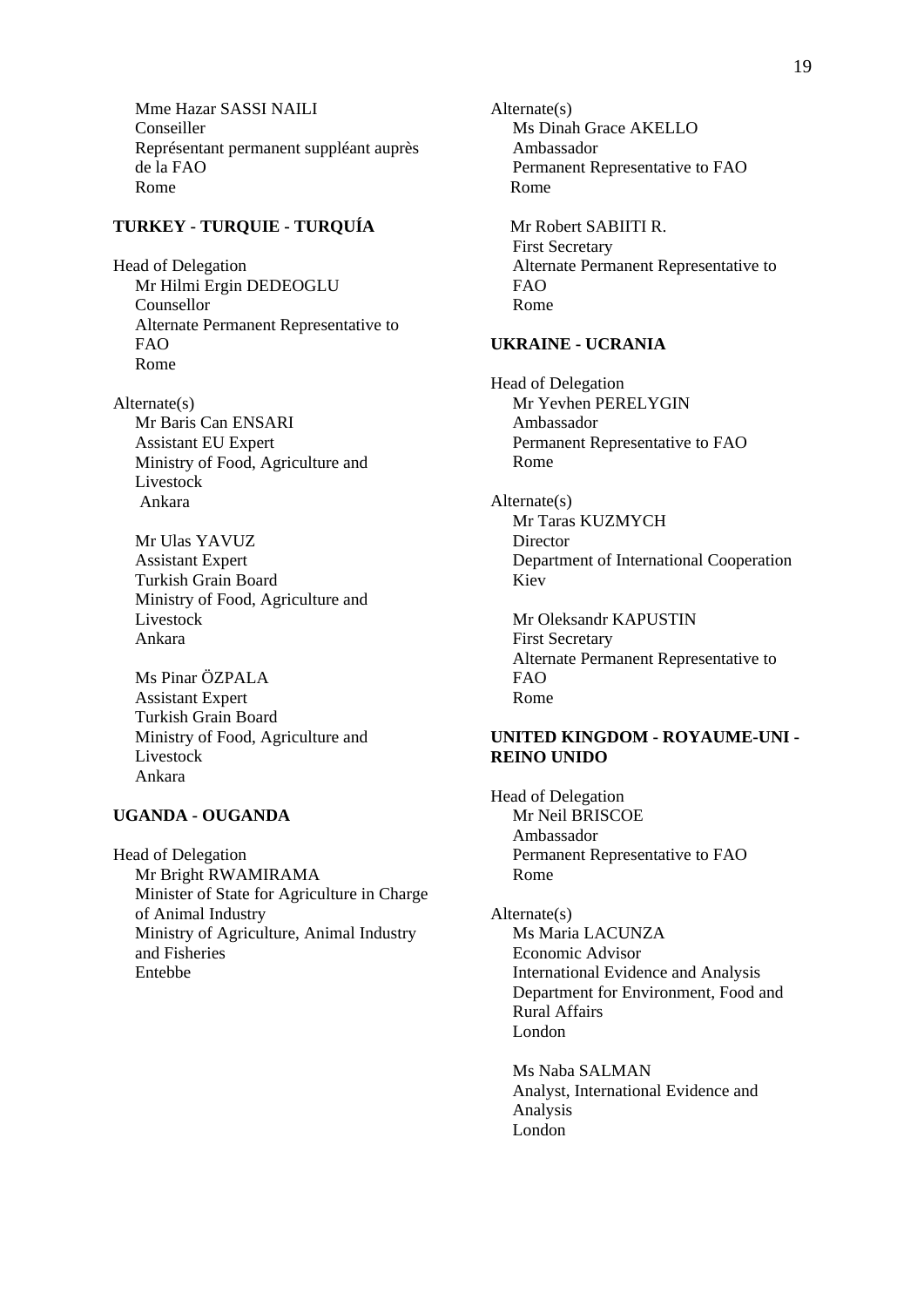Mr Ian MITCHELL Deputy Director and Senior Economic Advisor on International and Strategy Department for Environment, Food and Rural Affairs London

Ms Elizabeth NASSKAU Deputy Permanent Representative to FAO Rome

## **UNITED REPUBLIC OF TANZANIA - RÉPUBLIQUE-UNIE DE TANZANIE - REPÚBLICA UNIDA DE TANZANÍA**

Head of Delegation Mr Christopher CHIZA Minister for Agriculture, Food Security and Cooperatives Dar-es-Salaam

Alternate(s) Mr James MSEKELA Ambassador Permanent Representative to FAO Rome

Mr Karim MTAMBO **Director** National Food Security Dar-es-Salaam

Mr Ayoub MNDEME Agricultural Attaché Alternate Permanent Representative to FAO Rome

Mr Job MIKA Private Secretary Dar-es-Salaam

## **UNITED STATES OF AMERICA - ÉTATS-UNIS D'AMÉRIQUE - ESTADOS UNIDOS DE AMÉRICA**

Head of Delegation Mr Joe GLAUBER Chief Economist Office of the Secretary Department of Agriculture Washington, D.C.

Alternate(s) Mr George DOUVELIS Senior Advisor Office of Agreements and Scientific Affairs Foreign Agricultural Service Department of Agriculture Washington, D.C.

Mr John NORRIS Minister Counselor for Agriculture Department of Agriculture Mission to the UN Agencies in Rome Rome

Ms Elle O`FLAHERTY Senior Trade Advisor Department of Agriculture Washington, D.C.

Ms Laura SCHWEITZER-MEINS Agricultural Specialist Department of Agriculture Mission to the UN Agencies in Rome Rome

Ms Silvia GIOVANAZZI Agricultural Assistant Department of Agriculture Mission to the UN Agencies in Rome Rome

Mr Patrick PACKNETT Assistant Deputy Administrator Office of Global Analysis Foreign Agricultural Service Department of Agriculture Washington, D.C.

## **URUGUAY**

Jefe de Delegación Sr Oscar Gabriel PIÑEYRO Consejero Representante Permanente Alterno ante la FAO Roma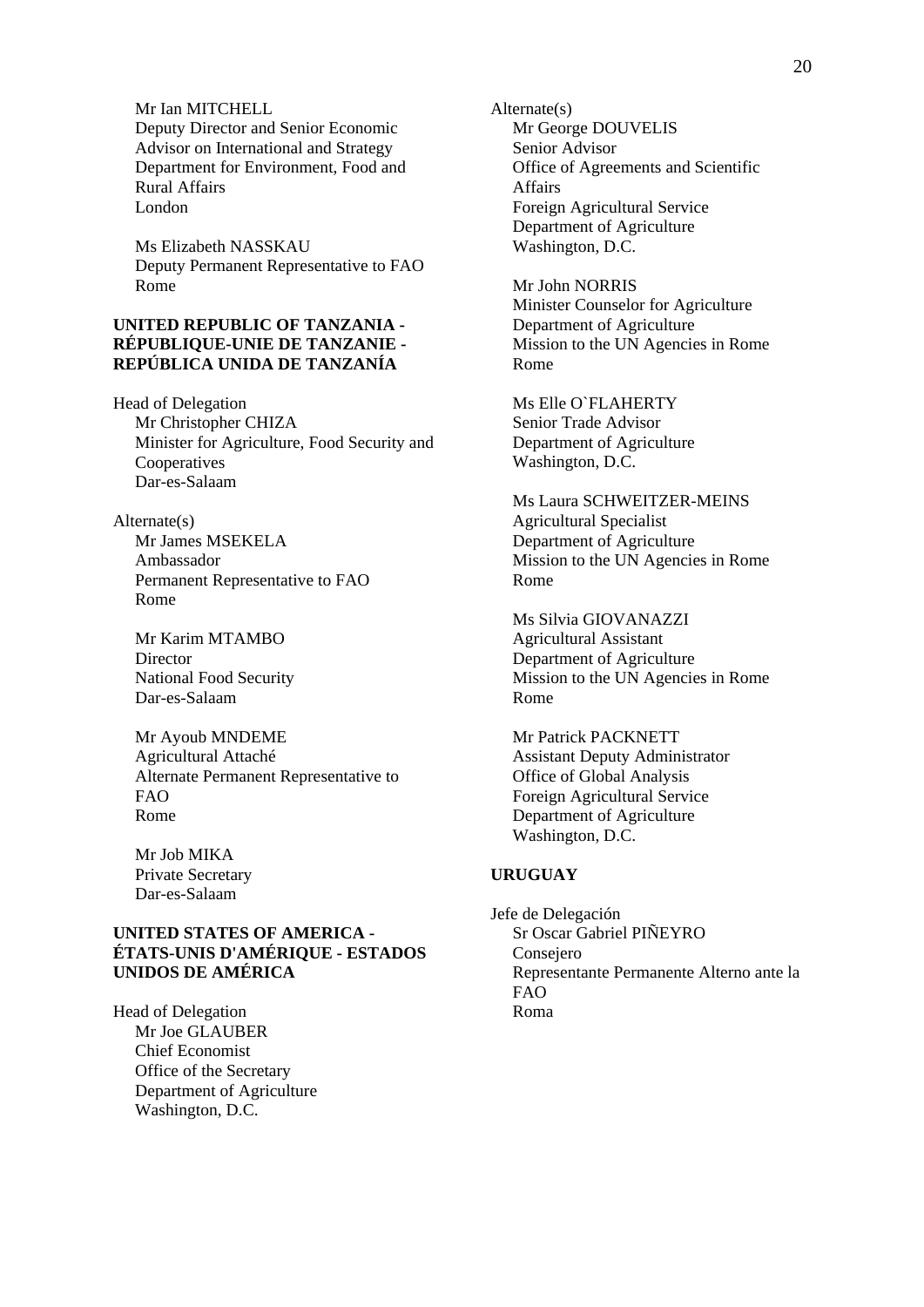#### **VENEZUELA (BOLIVARIAN REPUBLIC OF) - VENEZUELA (RÉPUBLIQUE BOLIVARIENNE DU) - VENEZUELA (REPÚBLICA BOLIVARIANA DE)**

Jefe de Delegación Sr Agustín RIDELL PARAGUÁN Viceministro de Agricultura Ministerio del Poder Popular para la Agricultura y Tierras Caracas

Suplente(s) Sra. Gladys Francisca URBANEJA DURAN Embajadora Representante Permanente ante la FAO Roma

Sr Luis Alberto ALVAREZ FERMIN Ministro Consejero Representante Permanente Alterno ante la FAO Roma

Sr Manuel Eduardo CLAROS OVIEDO Segundo Secretario Representante Permanente Alterno ante la FAO Roma

# **ZAMBIA - ZAMBIE**

Head of Delegation Mr Wylbur SIMUUSA Minister for Agriculture and Livestock Lusaka

Alternate(s) Mr Robert. K SICHINGA Minister for Commerce, Trade and Industry Lusaka

Mr Michael ISIMWAA Deputy Director of Policy and Planning Lusaka

Mr FRANK MUTUBILA Ambassador Permanent Representative to FAO Rome

Mr KAYOYA MASUHWA First Secretary Alternate Permanent Representative to FAO Rome

Mr Trevor SICHOMBO First Secretary Alternate Permanent Representative to FAO Rome

#### **ZIMBABWE**

Head of Delegation Mr Shephard S. GWENZI Minister Counsellor Alternate Permanent Representative to  $FAO$ Rome

Alternate(s) Ms Placida Shuvai CHIVANDIRE Counsellor Alternate Permanent Representative to FAO Rome

Ms Irene BOSHA I. Counsellor Alternate Permanent Representative to FAO Rome

Mr William MAKOTOSE Deputy Director Ministry of Agriculture Mechanisation and Irrigation Development Harare

Ms Nancy ZITSANZA **Director** Marketing and Economic Research Agriculture Marketing Authority Harare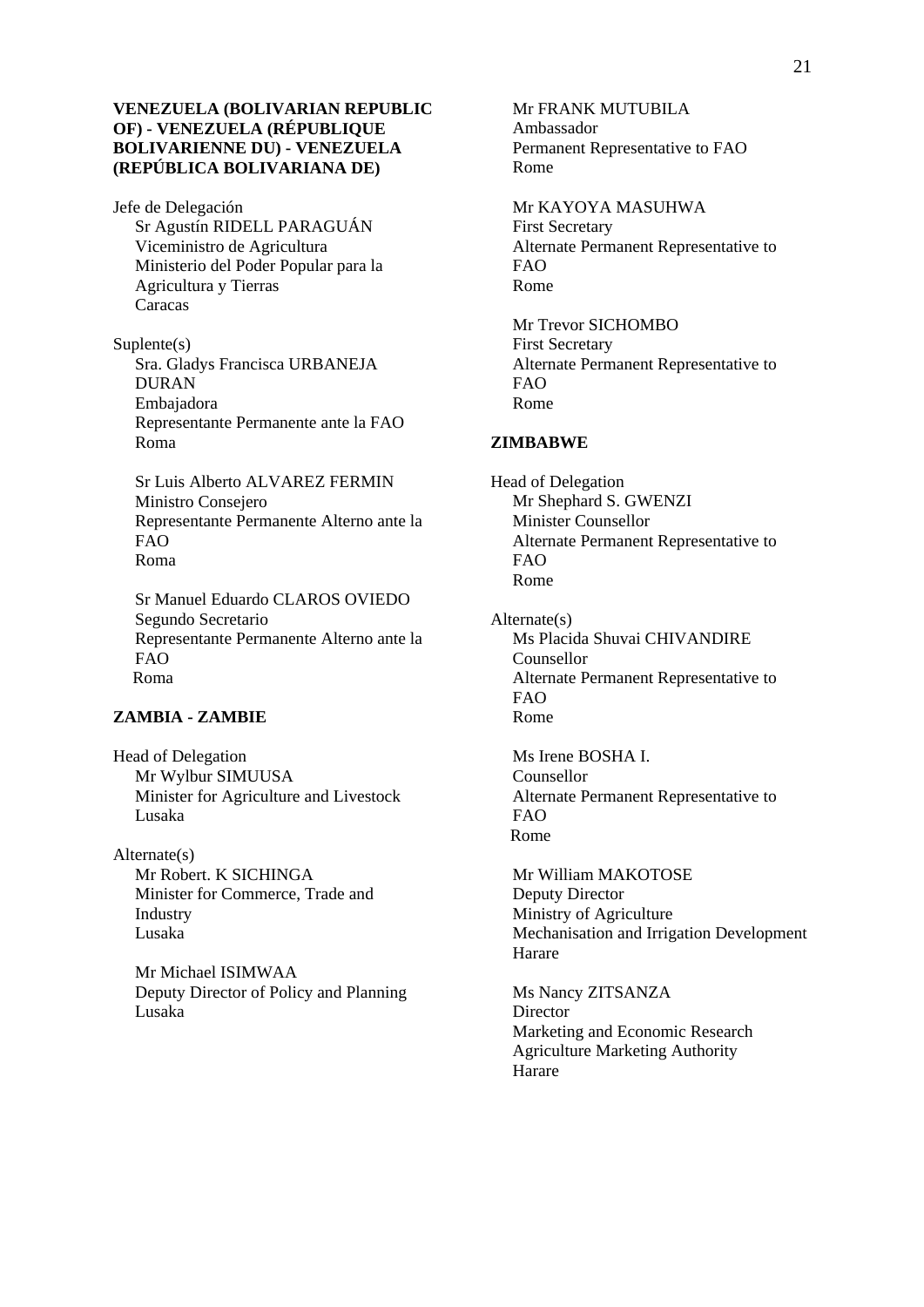#### **OBSERVERS FROM MEMBER NATIONS NOT MEMBERS OF THE COMMITTEE OBSERVATEURS D'ÉTATS MEMBRES NE SIÉGEANT PAS AU COMITÉ OBSERVADORES DE LOS ESTADOS MIEMBROS QUE NO SON MIEMBROS DEL COMITÉ**

## **BHUTAN - BHOUTAN - BHUTÁN**

Head of Delegation Mr Tenzin DHENDUP Secretary Ministry of Agriculture and Forests Thimphu

Alternate(s) Mr Ganesh BAHADUR CHETTRI Director-General Ministry of Agriculture and Forests Thimphu

Mr Kencho THINLEY Head Policy and Planning Division Ministry of Agriculture and Forests Thimphu

## **BOSNIA AND HERZEGOVINA - BOSNIE-HERZÉGOVINE - BOSNIA Y HERZEGOVINA**

Head of Delegation Mr Nerkez ARIFHODZIC Ambassador Permanent Representative to FAO Rome

## **CENTRAL AFRICAN REPUBLIC - RÉPUBLIQUE CENTRAFRICAINE - REPÚBLICA CENTROAFRICANA**

Chef de délégation M. David BANZOUKOU Ministre chargé du développement du monde rural Ministère du développement rural Bangui

Suppléant(s) Mme Jeanine DEKOYO

M. Honore FEIZOURE

## **GEORGIA – GÉORGIE**

Head of Delegation Mr Otar DANELIA Minister for Agriculture Tbilisi

Alternate(s Mr Nodar KERESELIDZE Deputy Minister for Agriculture Tbilisi

Mr Karlo SIKHARULIDZE Ambassador Permanent Representative to FAO Rome

Mr Davit BAZERASHVILI Counsellor Alternate Permanent Representative to FAO Rome

Mr Davit TKEMALADZE Head of Public Relations Department of the Ministry Tbilisi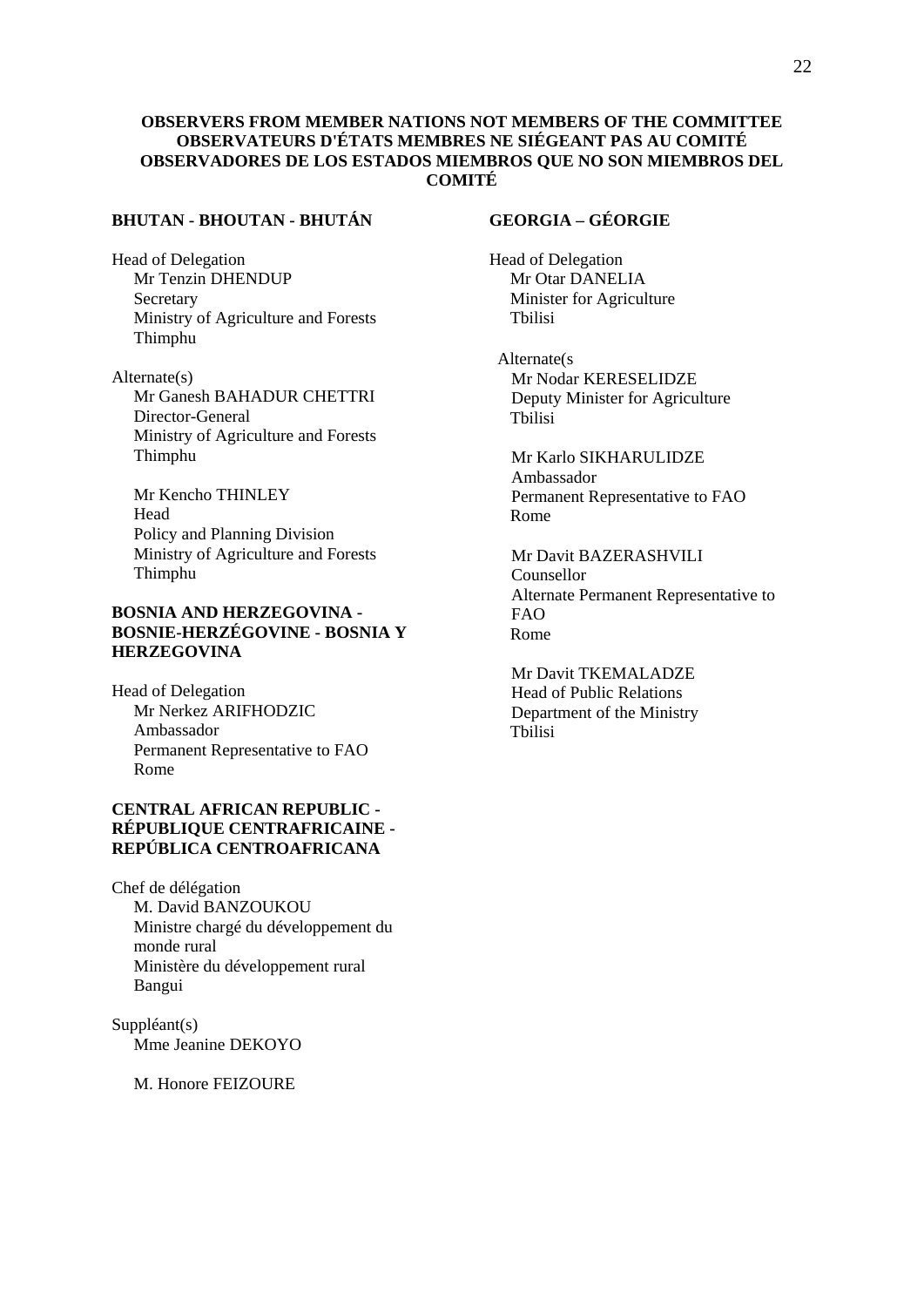#### **LATVIA - LETTONIE - LETONIA**

Head of Delegation Ms Elina GRINPAUKA Attaché (Agricultural Affairs) Deputy Permanent Representative to FAO Rome

# **LEBANON - LIBAN - LÍBANO**

Chef de délégation M. Akram CHEHAYEB Ministre de l'agriculture Beyrouth

Suppléant(s) M. Louis LAHOUD Directeur général Ministère de l'agriculture Beyrouth

M. Karim KHALIL Conseiller Représentant permanent suppléant auprès de la FAO Rome

## **MALAWI**

Head of Delegation Dr Allan James CHIYEMBEKEZA Minister for Agriculture, Irrigation and Water Development Lilongwe

Alternate(s) Ms Melania Tasila MWAUPIGHU Principal Economist Ministry of Agriculture Irrigation and Water Development Lilongwe

## **MALTA - MALTE**

Head of Delegation Mr Ivan VASSALLO Second Secretary Alternate Permanent Representative to FAO Rome

#### **MAURITANIA - MAURITANIE**

Chef de délégation Mme Naha MINT HAMDI OULD **MOUKNASS** Ministre du commerce, de l'industrie, de l'artisanat et du tourisme Nouakchott

Suppléant(s) Mme Mariem AOUFFA Ambassadeur Représentant permanent auprès de la FAO Rome

M. Abdellahi BA Secretaire particulier du Ministre Nouakchott

M. Mohamed HANINE Conseiller Technique Chargé du Commerce Nouakchott

## **OMAN - OMÁN**

Head of Delegation Mr Faisal AL MASROURY Public Authority Commercial Affairs **Office** Muscat

Alternate(s) Mr Hassan Mattar AL-BULUSHI Administration Manager Sohar

Mr Rasmi MAHMOUD Technical Coordinator Rome

#### **SIERRA LEONE - SIERRA LEONA**

Head of Delegation Mr Foday B.L MANSARAY Minister of State Ministry of Finance and Development Freetown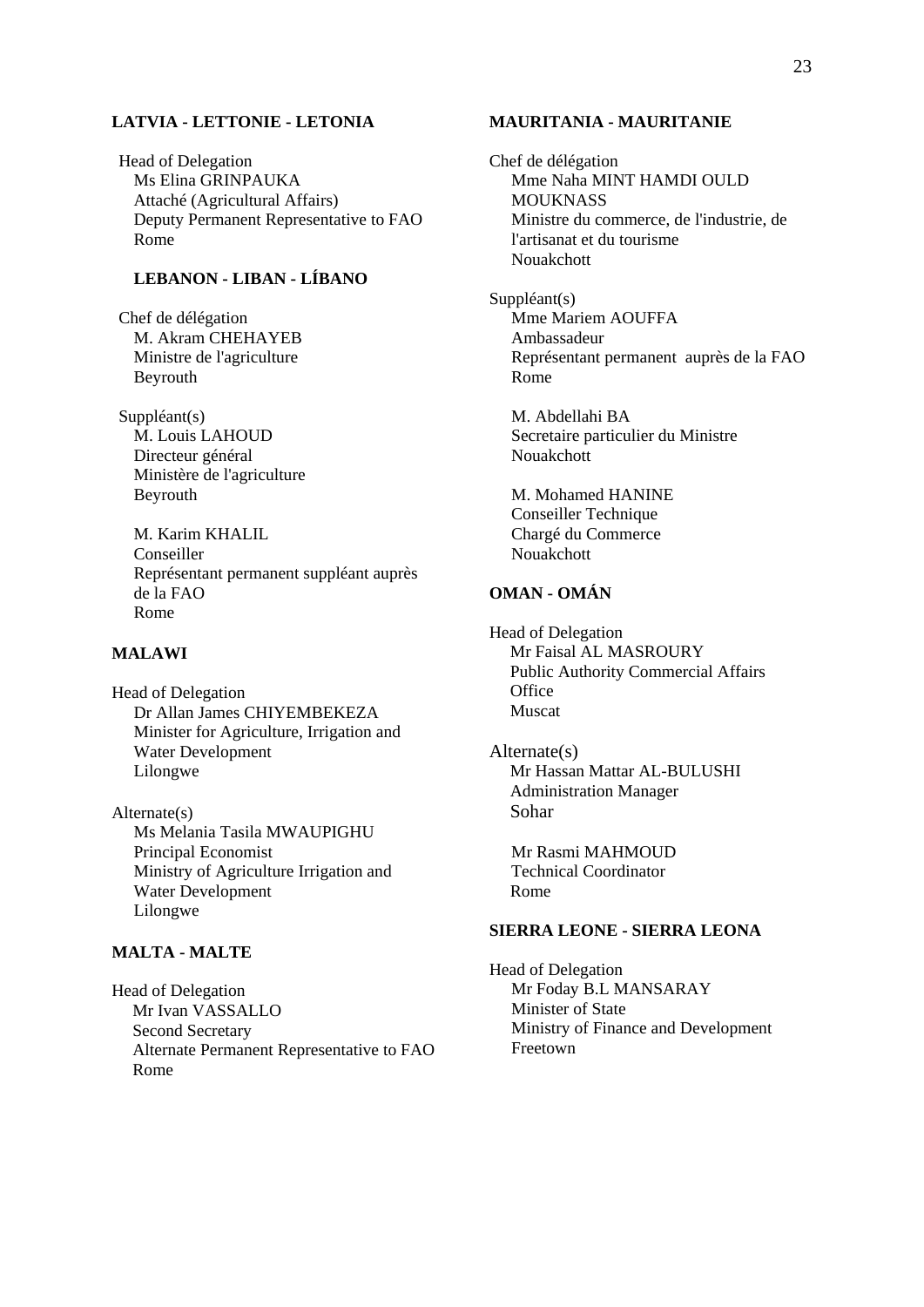Alternate(s) Mr Joseph Sam Sesay Minister for Agriculture, Forestry and Food Security Freetown

Mr Festus TARAWALIE

## **THE FORMER YUGOSLAV REPUBLIC OF MACEDONIA - L'EX-RÉPUBLIQUE YOUGOSLAVE DE MACÉDOINE - LA EX REPÚBLICA YUGOSLAVA DE MACEDONIA**

Head of Delegation Ms Elisaveta PANOVSKA First Secretary Alternate Permanent Representative to FAO Rome

# **TONGA**

Head of Delegation Mr Sangster SAULALA Minister for Agriculture, Food, Forestry and Fisheries Nuku'alofa

Alternate(s) Mr Taniela Havea HOPONOA Deputy CEO Ministry of Agriculture, Food, Forestry and Fisheries Nuku'alofa

## **YEMEN - YÉMEN**

Head of Delegation Mr Abdullah N. AL-NA'AMI Third Secretary Alternate Permanent Representative to FAO Rome

Alternate(s) Mr Haytham A. SHOJA'AADIN Counsellor Alternate Permanent Representative to FAO Rome

Mr Mahmoud M. AL-ASHWAL Third Secretary Alternate Permanent Representative to FAO Rome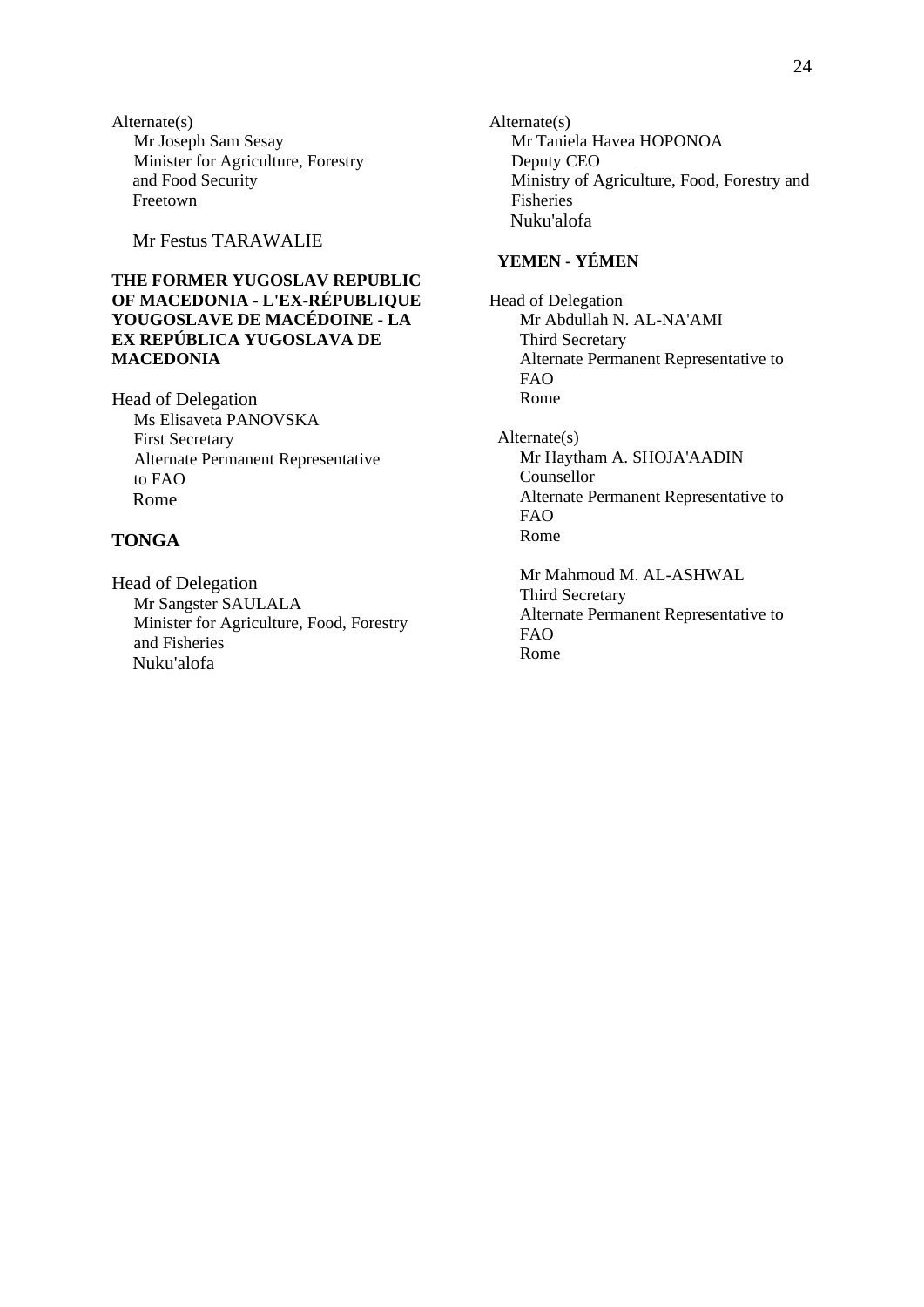# **HOLY SEE - SAINT-SIÈGE - SANTA SEDE**

Chef de délégation Monseigneur Luigi TRAVAGLINO Nonce Apostolique Observateur permanent du Saint-Siège auprès de la FAO Rome

Suppléant(s) M. Vincenzo BUONOMO Bureau de l'Observateur permanent du Saint-Siège auprès de la FAO Rome

M. Salvatore CAVALLO Bureau de l'Observateur permanent du Saint-Siège auprès de la FAO Rome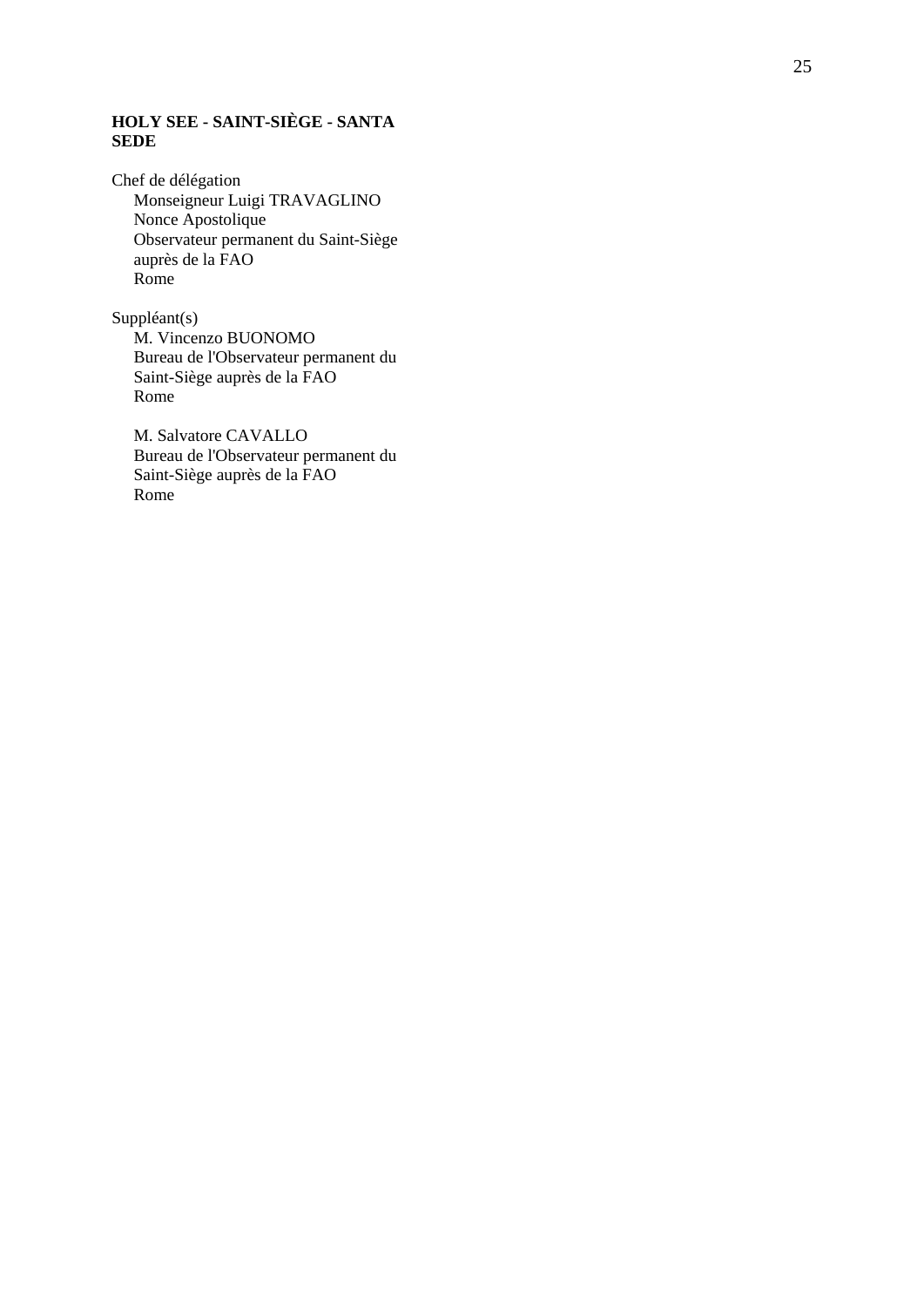#### **REPRESENTATIVES OF UNITED NATIONS AND SPECIALIZED AGENCIES REPRÉSENTANTS DES NATIONS UNIES ET INSTITUTIONS SPÉCIALISÉES REPRESENTANTES DE NACIONES UNIDAS Y ORGANISMOS ESPECIALIZADOS**

#### **FAO GENEVA LIAISON OFFICE**

Mr Georgios MERMIGKAS Economist Consultant Geneva

## **UNITED NATIONS CONFERENCE ON TRADE AND DEVELOPMENT CONFÉRENCE DES NATIONS UNIES SUR LE COMMERCE ET LE DÉVELOPPEMENT CONFERENCIA DE LAS NACIONES UNIDAS SOBRE COMERCIO Y DESARROLLO**

Mr Janvier NKURUNZIZA Chief, Commodity Research and Analysis Section Geneva

## **INTERNATIONAL FUND FOR AGRICULTURAL DEVELOPMENT FONDS INTERNATIONAL DE DÉVELOPPEMENT AGRICOLE FONDO INTERNACIONAL DE DESARROLLO AGRÍCOLA**

Ms Wafaa EL KHOURY Technical Advisor Crops and Farming Systems Rome

Mr Massimo GIOVANOLA Technical Adviser (Agriculture Risk Management) Rome

## **WORLD BANK BANQUE MONDIALE BANCO MUNDIAL**

Ms Aira HTENAS Operations Officer Washington, D.C.

#### **WORLD FOOD PROGRAMME PROGRAMME ALIMENTAIRE MONDIAL PROGRAMA MUNDIAL DE ALIMENTOS**

Mr Andreas HANSEN, External Relations Officer Director, Rome-based Agencies Relations & CFS (PGR) Rome

Mr Arif HUSAIN Chief Economist Rome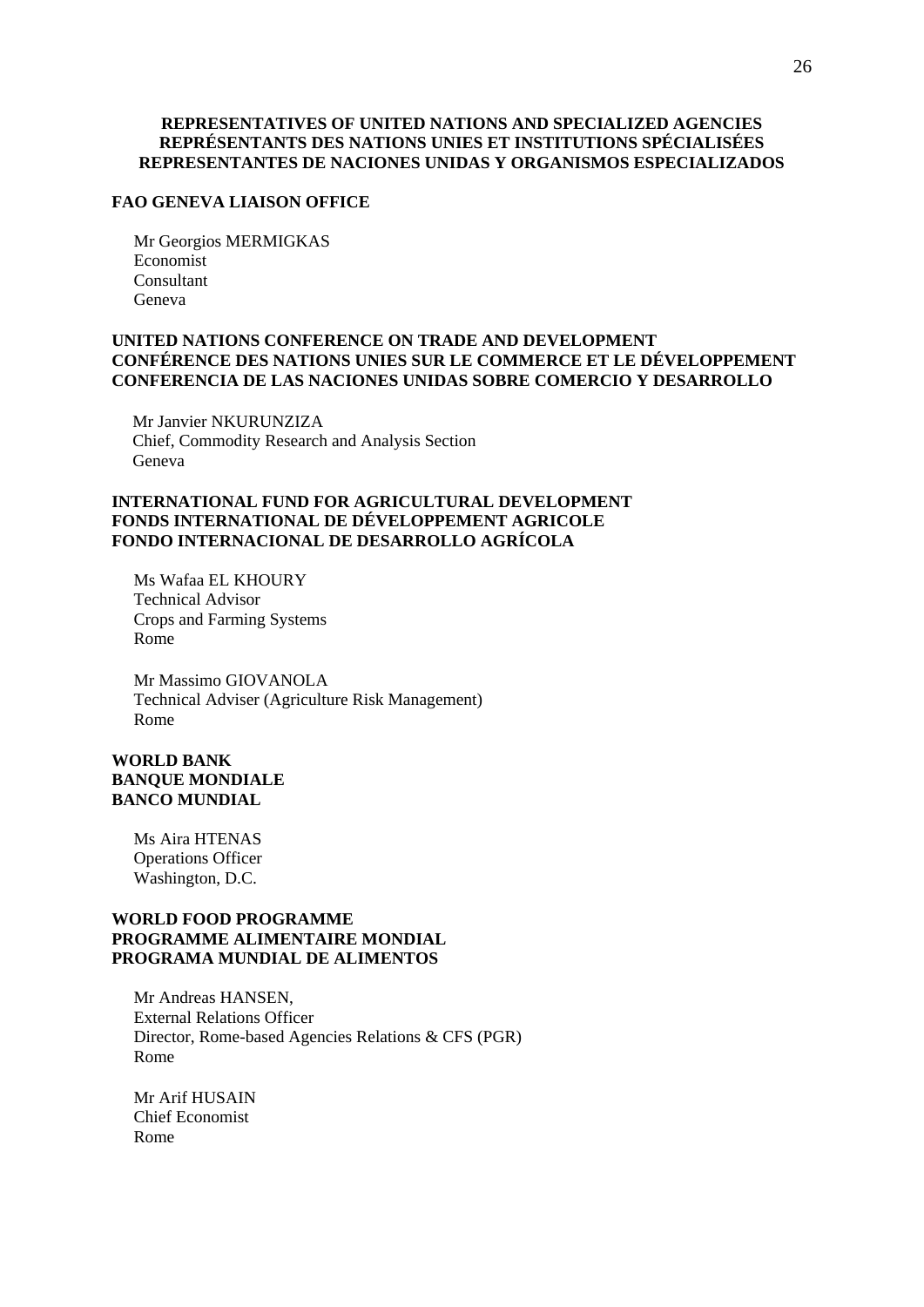Ms Siva JAMAL Policy Officer Director Rome-based Agencies Relations & CFS (PGR) Rome

Mr Edouard NIZEYIMANA Senior Programme Adviser Purchase for Progress Rome

Mr Federico PORREZ Consultant Procurement Division Rome

Mr Mahadevan RAMACHANDRAN Procurement Officer Procurement Division Rome

Ms Mihoko TAMAMURA Director Rome-based Agencies Relations & CFS (PGR) Rome

#### **WORLD TRADE ORGANIZATION ORGANISATION MONDIALE DU COMMERCE ORGANIZACIÓN MUNDIAL DEL COMERCIO**

Ms Majda PETSCHEN Counsellor Agriculture and Commodities Division Geneva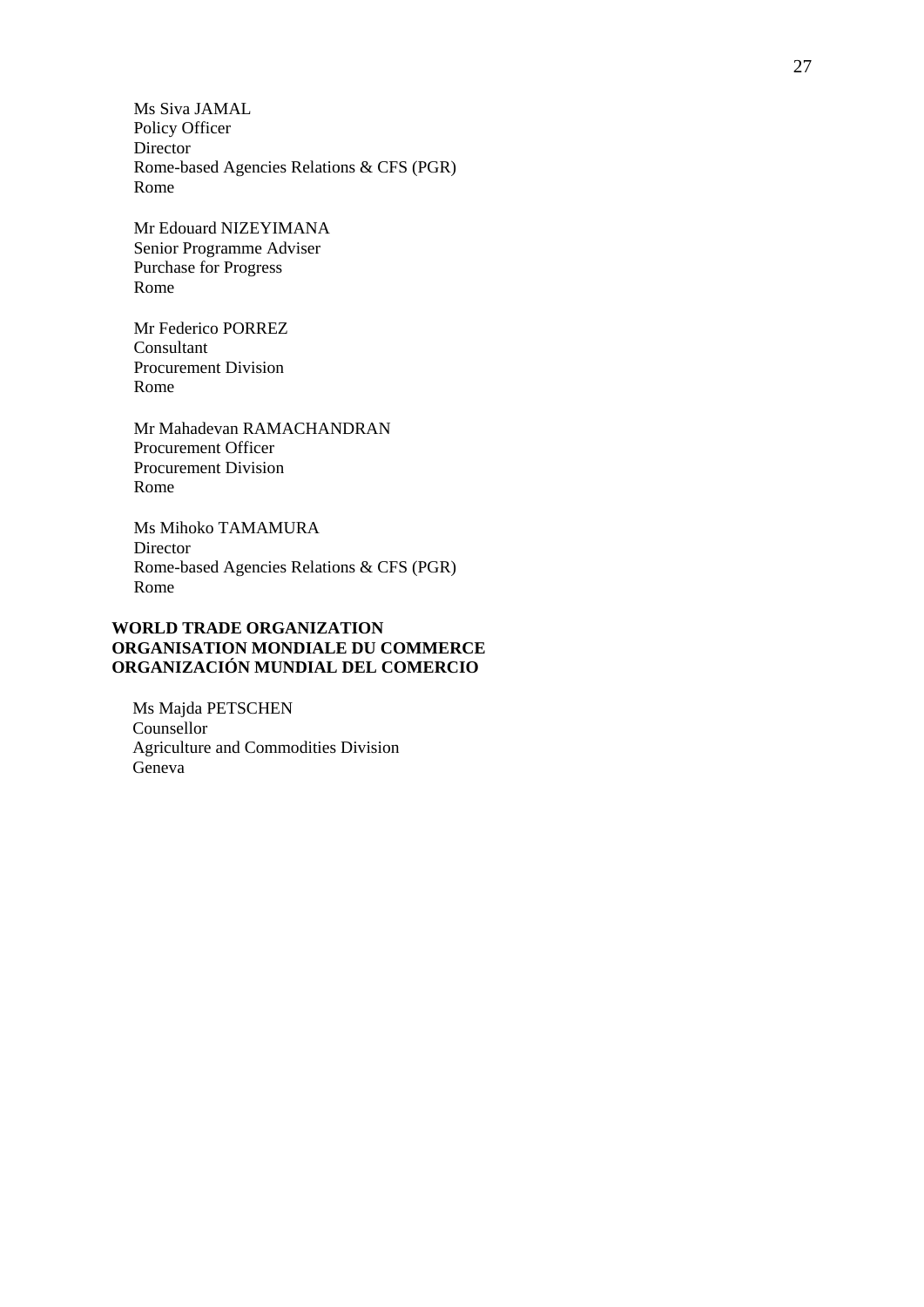#### **OBSERVERS FROM INTERGOVERNMENTAL ORGANIZATIONS OBSERVATEURS D'ORGANISATIONS INTERGOUVERNEMENTALES OBSERVADORES DE LAS ORGANIZACIONES INTERGUBERNAMENTALES**

## **ASIAN DEVELOPMENT BANK BANQUE ASIATIQUE DE DÉVELOPPEMENT BANCO ASIÁTICO DE DESARROLLO**

Dr Akmal SIDDIQ Director Environment, Natural Resources and Agriculture Division Central and West Asia Department/Co-Chair Agriculture, Rural Development and Food Security Community of Practice Manila

Dr Jiangfeng ZHANG Principal Natural Resources and Agriculture Specialist Agriculture, Rural Development and Food Security Unit Regional and Sustainable Development Department Manila

#### **BIOVERSITY INTERNATIONAL**

Mr Agustin J.R MOLINA Senior Scientist and Regional Coordinator for Asia Pacific Rome

## **COMMON FUND FOR COMMODITIES FONDS COMMUN POUR LES PRODUITS DE BASE FONDO COMÚN PARA LOS PRODUCTOS BÁSICOS**

Mr Parvindar SINGH Managing Director Amsterdam

Mr Andrey KULESHOV Development, Partnership and Policy Advisor Amsterdam

#### **COMMON MARKET FOR EASTERN AND SOUTHERN AFRICA MARCHÉ COMMUN DE L'AFRIQUE ORIENTALE ET AUSTRALE MERCADO COMÚN PARA ÁFRICA ORIENTAL Y MERIDIONAL**

Mr George James MAGAI Director, Trade and Markets at ACTESA Lusaka

## **INTERNATIONAL COFFEE ORGANIZATION ORGANISATION INTERNATIONALE DU CAFÉ ORGANIZACIÓN INTERNACIONAL DEL CAFÉ**

Mr Robério Oliveira SILVA London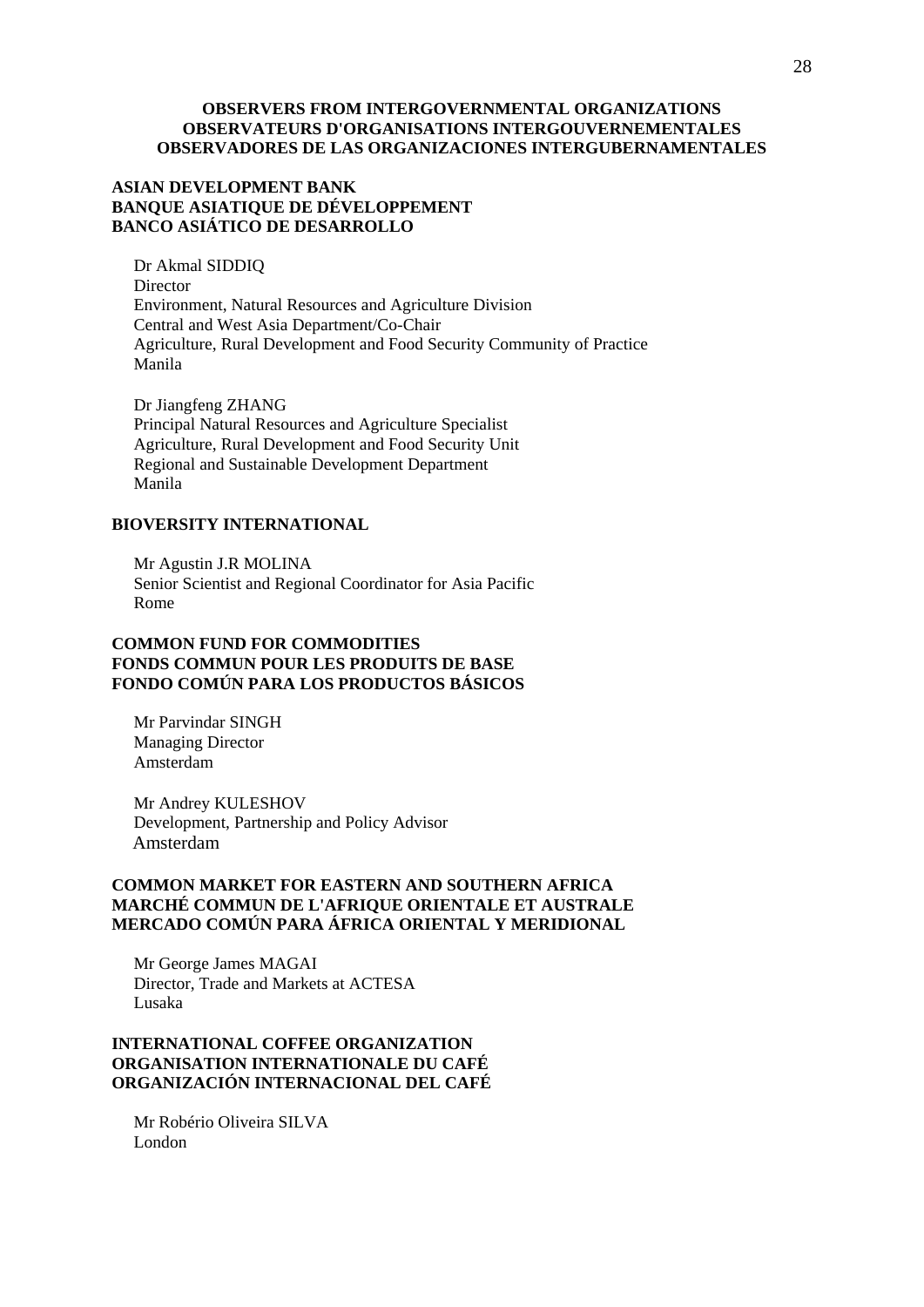#### **INTERNATIONAL FOOD POLICY RESEARCH INSTITUTE INSTITUT INTERNATIONAL DE RECHERCHE SUR LES POLITIQUES ALIMENTAIRES INSTITUTO INTERNACIONAL DE INVESTIGACIONES SOBRE POLÍTICAS ALIMENTARIAS**

Mr Maximo TORERO Director for Markets, Trade and Institutions Division Washington

## **INTERNATIONAL GRAINS COUNCIL CONSEIL INTERNATIONAL DES CÉRÉALES CONSEJO INTERNACIONAL DE CEREALES**

Mr Etsuo KITAHARA Executive Director of the IGC London

#### **INTERNATIONAL TROPICAL FRUITS NETWORK**

Mr Yacob AHMAD CEO Selangor

Mr Chris CANGAO Information Officer Selangor

Dr Ganjun YI Vice President of the Guangdong Academy of Agricultural Sciences (GDAAS) Vice-Chairperson of TFNet Selangor

## **LEAGUE OF ARAB STATES LIGUE DES ÉTATS ARABES LIGA DE LOS ESTADOS ÁRABES**

Dr Nassif Yusuf HITTI Ambassador Head of the Arab League Mission in Rome and Observer to FAO Rome

#### **ORGANISATION FOR ECONOMIC CO-OPERATION AND DEVELOPMENT ORGANISATION DE COOPÉRATION ET DE DÉVELOPPEMENT ÉCONOMIQUES ORGANIZACIÓN PARA LA COOPERACIÓN Y EL DESARROLLO ECONÓMICOS**

Mr Jonathan BROOKS Head of the Agri-Food Trade and Markets Division in the Trade and Agriculture Directorate Paris

Ms Annelies Angèle M DEUSS Policy Analyst Paris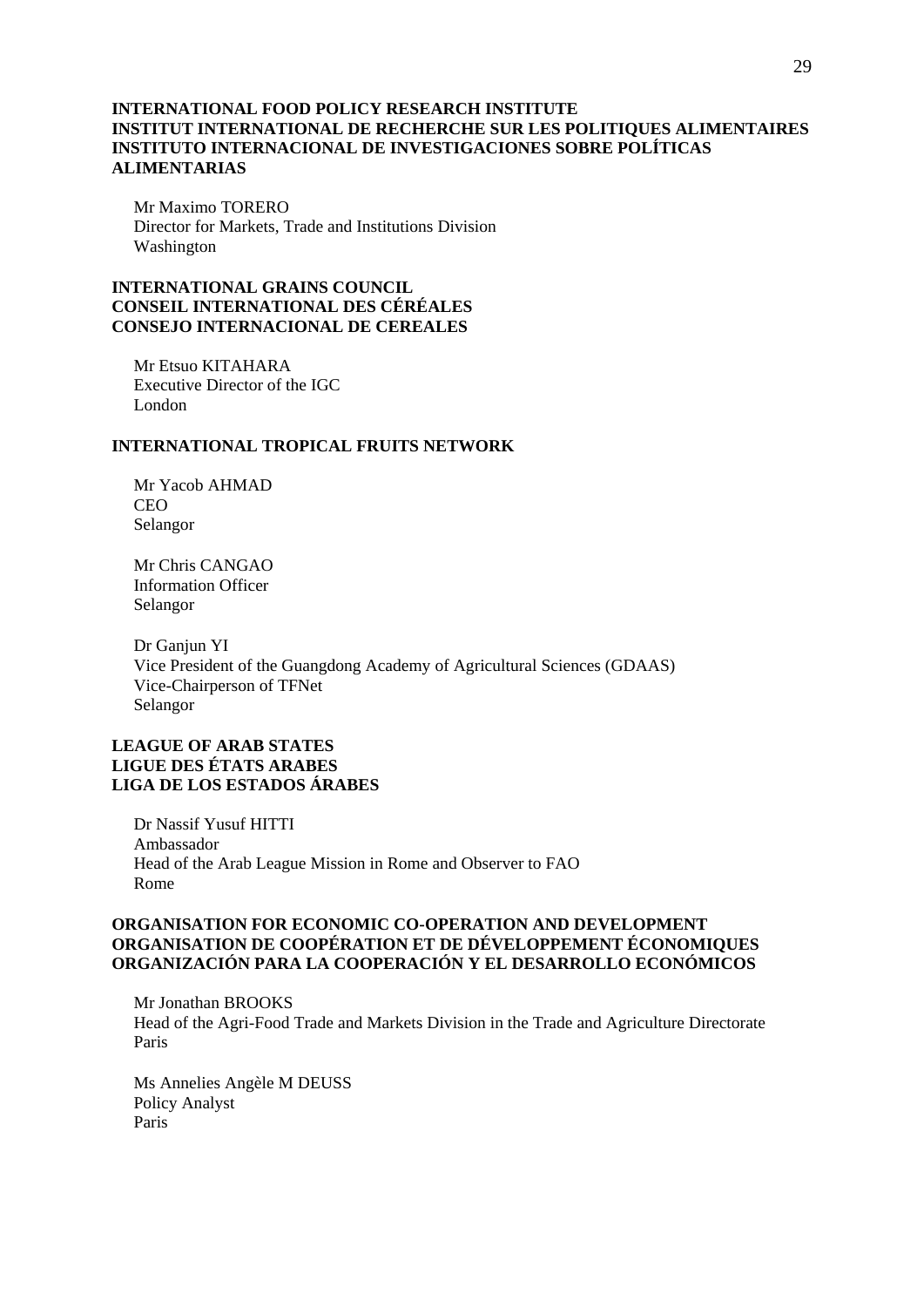#### **OBSERVERS FROM NON-GOVERNMENTAL ORGANIZATIONS OBSERVATEURS DES ORGANISATIONS NON GOUVERNEMENTALES OBSERVADORES DE LAS ORGANIZACIONES NO GUBERNAMENTALES**

#### **INTERNATIONAL AGRI FOOD NETWORK**

Ms Robynne ANDERSON Main Representative to the UN

Mr Huseyin ARSLAN Executive Chairman Alliance Grade Traders

Mr Gordan BACON CEO Pulse Canada

Ms Paulina CEBALLOS Outreach Coordinator

Ms Isabelle COCHE Policy Director

Mr Francisco INFANTE Associate

Mr Gordon KURBIS Director, Market Access and Trade Policy Pulse Canada

Ms Katy LEE Stakeholder Relations Director

Mr Mohammed Babiker MAKKI MEDENI Senior Trade Alliance Grade Traders

Mr Michael MICHENER Director, Sustainability Policy Crop Life International

Mr Charles OGANG President Uganda National Farmers Federation

Mr Connor ROSINE Project Manager

Ms Katia SAMBIN Assistant Chief Executive Officer Acos